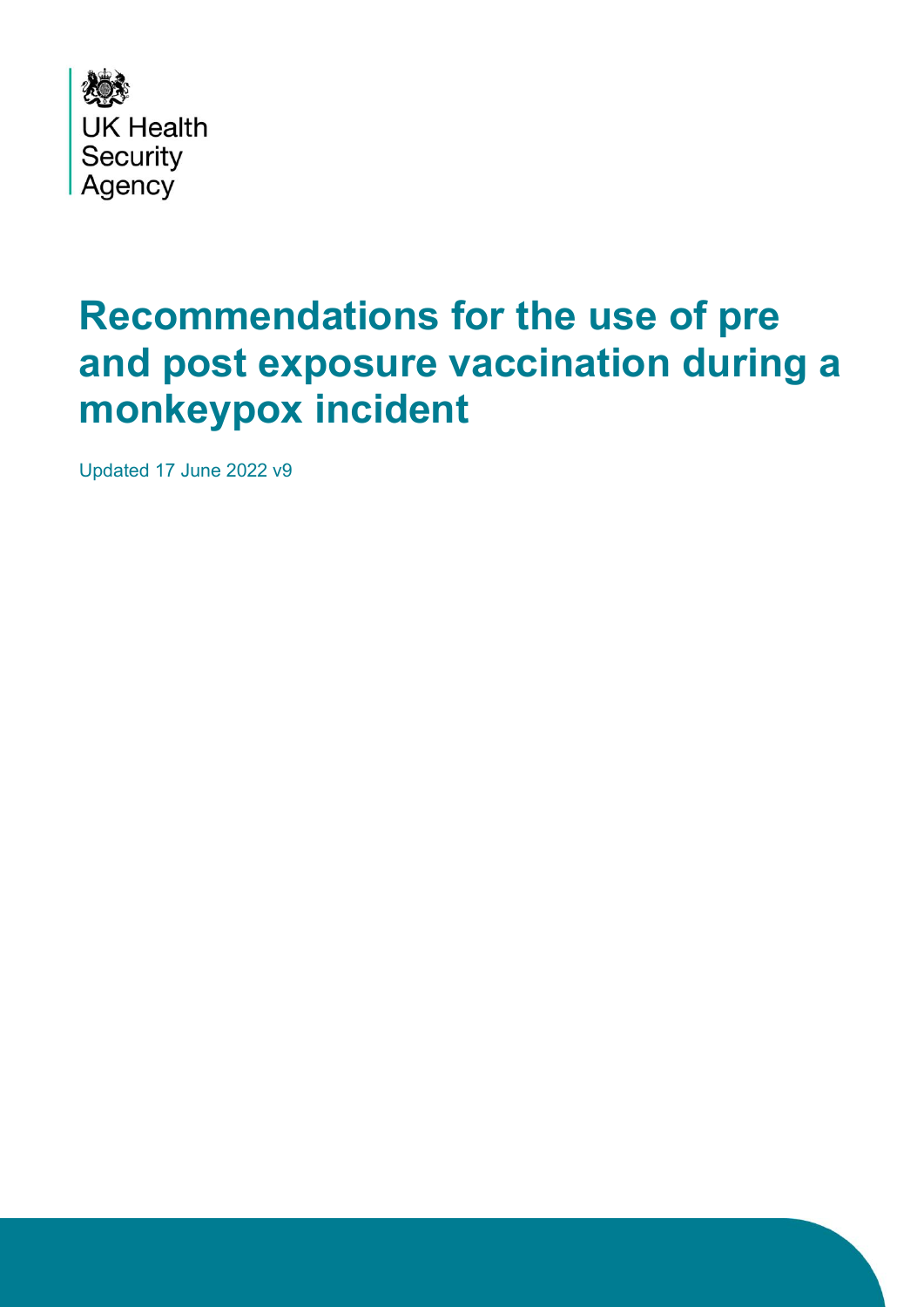Recommendations for the use of pre and post exposure vaccination during a monkeypox incident: 17 June 2022

# **Contents**

| Individuals with underlying medical conditions (including immunosuppression) 6     |  |
|------------------------------------------------------------------------------------|--|
|                                                                                    |  |
|                                                                                    |  |
|                                                                                    |  |
|                                                                                    |  |
|                                                                                    |  |
|                                                                                    |  |
|                                                                                    |  |
|                                                                                    |  |
|                                                                                    |  |
|                                                                                    |  |
|                                                                                    |  |
|                                                                                    |  |
|                                                                                    |  |
|                                                                                    |  |
|                                                                                    |  |
|                                                                                    |  |
| Appendix 3. Smallpox immunisation consent and record form for individuals under 16 |  |
|                                                                                    |  |
|                                                                                    |  |
|                                                                                    |  |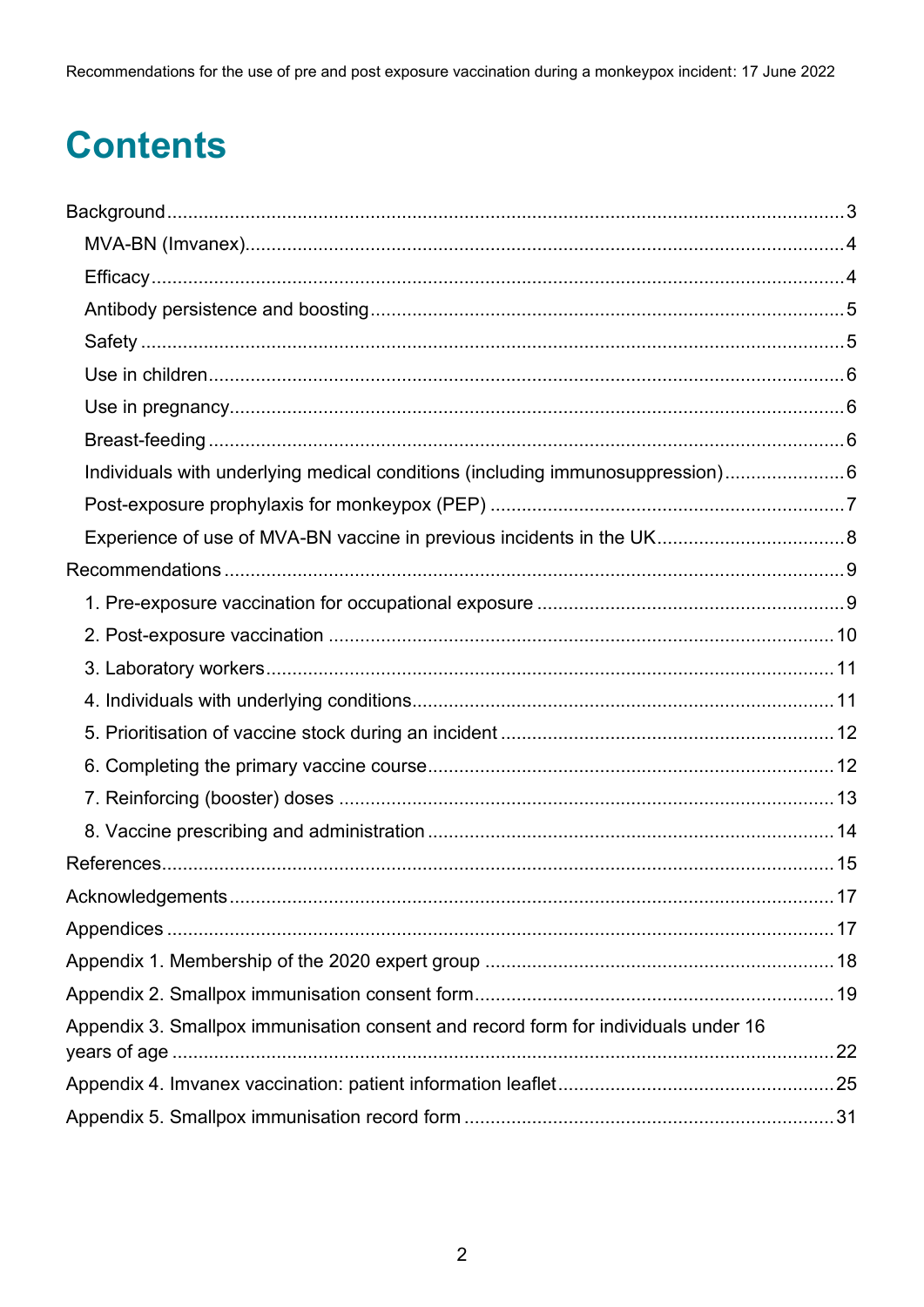# <span id="page-2-0"></span>**Background**

Monkeypox is a rare disease that is caused by infection with monkeypox virus, a DNA virus. With the eradication of smallpox in 1980 and subsequent cessation of smallpox vaccination, it has emerged as the most important orthopoxvirus. Monkeypox occurs sporadically in central and western parts of Africa's tropical rainforest.

As monkeypox is related to the virus causing smallpox, vaccines designed for smallpox will likely provide a degree of cross-protection. Previous data from Africa suggests that previous vaccines against smallpox may be up to 85% effective in preventing monkeypox infection. In recognition of this protection, there is extant policy in the Green Book (Immunisation Against Infectious Diseases) [\(1\)](#page-14-0) which recommends that:

"workers in laboratories where pox viruses (such as monkeypox or genetically modified vaccinia) are handled, and others whose work involves an identifiable risk of exposure to pox virus, should be advised of the possible risk and smallpox vaccination should be considered. Detailed guidance for laboratory staff has been prepared (Advisory Committee on Dangerous Pathogens and the Advisory Committee on Genetic Modification, 1990)".

Historically, first and second generation live (replication competent) smallpox vaccines have been used for population-level and targeted occupational health-related immunisation programmes in the UK. The infant programme ceased in 1971, with variable uptake in the preceding decades. Apart from healthcare workers vaccinated in 2003/4 and more recently, vaccinated individuals will be older, and should have a distinctive scar (which normally looks like a circular 5p size dent in the left upper arm). The first and second generation live smallpox vaccines are reactogenic and associated with risks of other serious adverse events. The newer third generation smallpox vaccines have a much-improved side effect profile compared with first and second generation smallpox vaccines.

The modified vaccinia Ankara (MVA-BN) (Imvanex) vaccine, a third generation smallpox vaccine has been licensed by European Medicines Agency [\(2\)](#page-14-1) in 2013 for the prevention of smallpox. In September 2019, the Food and Drug Administration (FDA) in the US approved MVA-BN (JYNNEOS) for the prevention of monkeypox as well as smallpox. Although not specifically licensed for the prevention of monkeypox in Europe, this vaccine has been used in the UK in response to previous incidents.

<span id="page-2-1"></span>This document summarises the available data on MVA-BN (Imvanex) including from previous experience of use of this vaccine in contacts of monkeypox cases in the UK and details the current advice of an expert working group (see [Appendix 1](#page-17-0) for details) on the use of this vaccine for pre- and post-exposure use in England.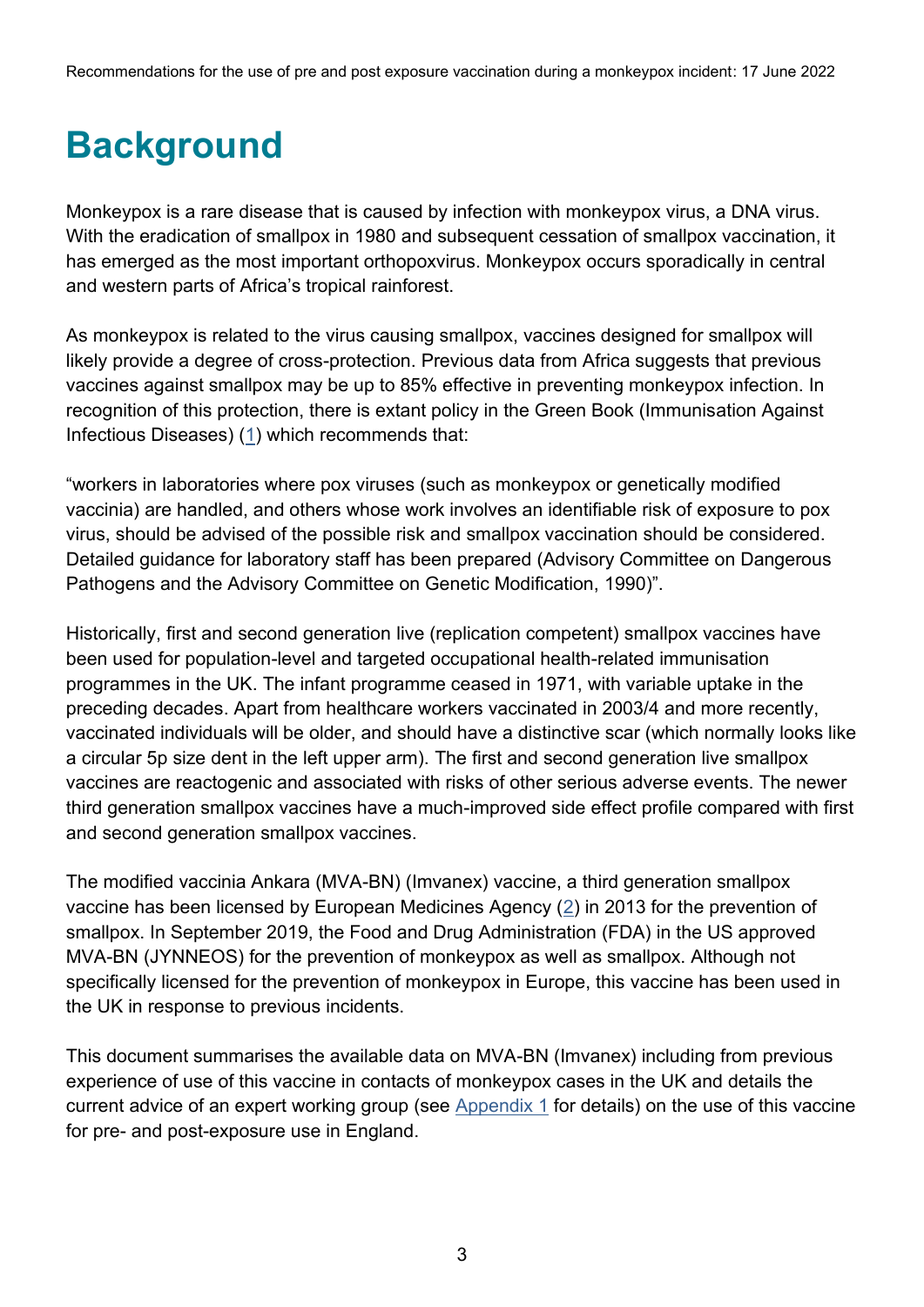### MVA-BN (Imvanex / Jynneos)

MVA-BN is a third generation live (replication defective) modified vaccinia Ankara vaccine, manufactured by Bavarian Nordic  $(3)$ . The virus used in the vaccine is attenuated through multiple passages in chicken embryo fibroblast cells, leading to a substantial loss of its genome. Many of the known immune evasion and virulence factors are not encoded. It demonstrates very limited replication capability and low neuropathogenicity in human and animal studies, while retaining immunogenic properties, including demonstrable protective immune responses against a variety of orthopoxviruses [\(4\)](#page-14-3).

MVA-BN is approved by the Medicines and Healthcare products Regulatory Agency (MHRA) and the European Medical Agency (Imvanex) for the prevention of smallpox, and is approved by the FDA (JYNNEOS) for prevention of small pox and monkeypox in the US.  $(5)$ . The current, small quantity, of UK stock has been imported as an unlicensed medicine.

### <span id="page-3-0"></span>**Efficacy**

While MVA-BN efficacy studies were aimed at understanding its protective efficacy against smallpox, many of the licensing studies have been conducted using challenge with monkeypox virus.

In a macaque model, 2 doses of MVA-BN have been shown to induce 100% protection against a lethal challenge of aerosolised monkeypox [\(6\)](#page-14-5) A separate study in cynomolgus macaques demonstrated no significant difference between the levels of neutralising antibody in animals vaccinated with ACAM2000 (a second-generation smallpox vaccine) and those vaccinated with 2 doses of MVA-BM [\(7\)](#page-14-6).

Preclinical studies and phase I/II clinical trials of MVA-BN have suggested that 2 doses of vaccine are immunogenic generating antibody levels considered protective against smallpox, and by extrapolation, monkeypox as well. In a 2019 phase 3 efficacy trial published in the New England Journal of Medicine, 440 participants were randomly assigned to receive 2 doses of MVA followed by one dose of the established replicating-vaccinia vaccine ACAM2000 (the MVA group) or to receive one dose of ACAM2000 (the ACAM2000-only group). MVA vaccination induced a detectable response by week 2, with neutralising antibodies peaking at week 6 (GMTs 153.5). This compares with a lower peak GMT in the ACAM2000 group at week 4 (79.3). At day 14, the GMTs induced by a single MVA vaccination (16.2) was equal to that induced by ACAM2000 (16.2), and the percentages of participants with seroconversion were similar (90.8% and 91.8%, respectively) [\(8\)](#page-14-7).

Previous MVA vaccination has also been shown to prevent formation of a full major cutaneous reaction in the majority of participants (77.0%) after subsequent ACAM2000 vaccination, as compared with a rate of full major cutaneous reaction of 92.5% after ACAM2000 alone. The maximum lesion area of the major cutaneous reaction was significantly reduced when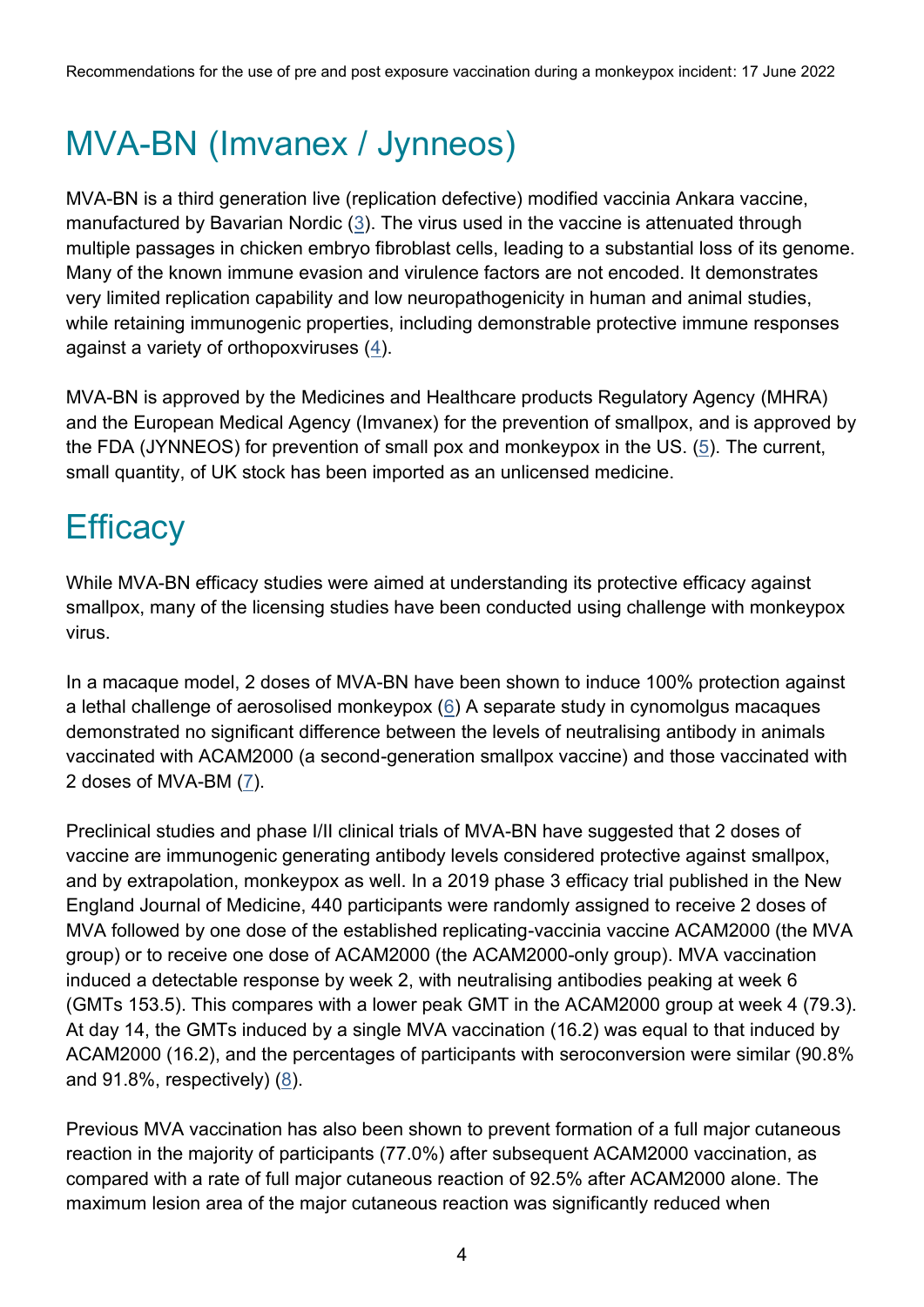ACAM2000 vaccination was preceded by MVA vaccination. These results are consistent with the findings observed in persons revaccinated with traditional smallpox vaccines, who were considered to be protected against smallpox on the basis of attenuation of the major cutaneous reaction [\(8\)](#page-14-7).

There is very limited evidence on whether the vaccine can prevent or modify disease when given post-exposure. As the full course comprises 2 doses, post exposure vaccination is unlikely to completely prevent disease, but as some immunological response to the first dose can be detected within the first 2 weeks, rapid vaccination may modify disease severity for cases with longer incubation periods [\(2\)](#page-14-1).

#### <span id="page-4-0"></span>Antibody persistence and boosting

There is limited data on long-term immunogenicity. At 2 years after priming vaccination with 2 doses of MVA-BN in vaccinia naïve individuals, GMT for neutralisation antibodies had fallen to 1.3 and seropositivity had declined to 5.4%. This compares with a GMT of 22 and seropositivity of 77% observed in healthy vaccinia naïve individuals after the primary course. Two small clinical studies have demonstrated that MVA-BN is able to rapidly boost pre-existing immunological memory, induced by either licensed smallpox vaccines a long time ago or 2 years after MVA-BN. Following an MVA-BN boost 2 years after 2 doses of MVA-BN, GMT for neutralising antibodies at day 0 (pre-boost), 7 and 14 were one, 54 and 125, respectively and seropositivity was 5.4%, 92% and 99%, respectively. Two years after the booster dose, antibody levels persist for longer, with neutralising antibody GMT of 10.3 and seropositivity of 68.6% in previously vaccinated individuals  $(2, 6)$  $(2, 6)$  $(2, 6)$ .

Following an MVA-BN boost in individuals who had received a live attenuated smallpox vaccine in the past, GMT neutralising antibodies and seropositivity were higher at baseline (day 0) at 22 and 77% and increased to 190 and 98% on day 14 [\(6\)](#page-14-5).

### <span id="page-4-1"></span>**Safety**

<span id="page-4-2"></span>Data from multiple clinical trials  $(9, 10, 11, 12, 13)$  $(9, 10, 11, 12, 13)$  $(9, 10, 11, 12, 13)$  $(9, 10, 11, 12, 13)$  $(9, 10, 11, 12, 13)$  $(9, 10, 11, 12, 13)$  shows that MVA-BN has a favourable adverse event profile compared with first and second generation vaccines that have been studied in the pre- and post-eradication era (including the vaccines used to vaccinate groups of UK healthcare workers (HCWs) in 2003); this applies to common adverse events, such as local site reactions and influenza-like illness symptoms, as well as serious adverse events. The frequency of adverse events, particularly local site reactions, in smallpox vaccine-naïve individuals being vaccinated for the first time (with MVA-BN) does not appear to be significantly greater than the frequency of adverse events in revaccinees; this contrasts with the pattern observed with first and second generation vaccines (including those used in the UK). In the phase 3 clinical trial, there were fewer adverse events or adverse events of grade 3 or higher after both MVA vaccination periods in the MVA group than in the ACAM2000-only group (17 versus 64 participants with adverse events of grade 3 or higher,  $P < 0.001$ ) ( $8$ ).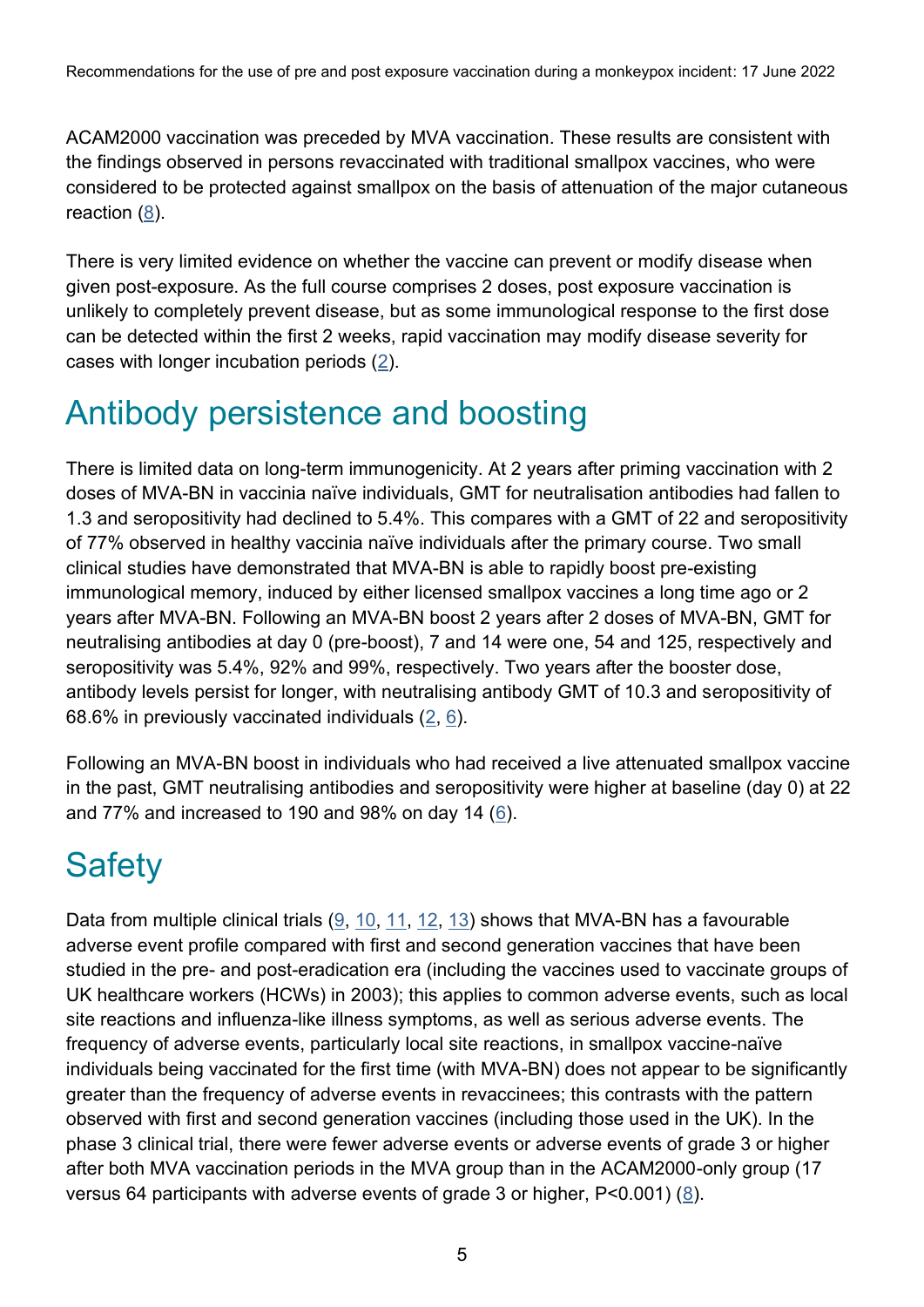### Use in children

Although the MVA-BN vaccine is not licensed in children, several paediatric studies of other vaccines using MVA as a vector (often at a considerably higher dose than used in Imvanex) have been undertaken with a reassuring side effect profile. In a TB vaccine trial of approximately 1500 infants, aged approximately 5 to 6 months, MVA85A [\(14\)](#page-14-12) at a dose of 1 x 10^8 pfu, this dose was very well tolerated. In a trial of 100 Gambian infants who received MVA85A [\(15\)](#page-14-13) at a dose of 5 x 10^7pfu and in a further study of 100 infants who received MVA-malaria [\(16\)](#page-15-0) at a dose of 1-2 x 10<sup> $\lambda$ </sup>8 pfu, there was a tolerable safety profile. The adverse event profile with MVA-BN would be expected to be identical to the profile with these TB and malaria candidate vaccines and therefore provides some reassurance of its use in children.

#### <span id="page-5-0"></span>Use in pregnancy

MVA-BN is not contraindicated in pregnancy. Although it has not formally been evaluated in pregnancy, animal studies (3 studies in female rats) identified no vaccine related fetal malformations. Use of MVA-BN in pregnant women is limited to fewer than 300 pregnancies without leading to any adverse events on pregnancy  $(6)$ . As it is a non-replicating vaccine, there is no theoretical reason for concerns in pregnancy and the adverse events profile would be expected to be similar to that in non-pregnant vaccinees. Whilst it is not recommended for use in pregnancy, any theoretical risk needs to be weighed against the maternal risks of exposure to monkeypox in late pregnancy (such as risk of more severe disease from viral infections in third trimester) and any consequent fetal risks from maternal infection in early pregnancy.

### <span id="page-5-1"></span>Breast-feeding

MVA-BN is not contraindicated if breast-feeding. It is not known whether MVA-BN is excreted in human milk, but this is unlikely as the vaccine virus does not replicate effectively in humans. Individuals who are breast feeding and have a significant exposure to monkeypox should therefore be offered vaccination, after discussion about the risks of monkeypox to themselves and to the breast-fed child.

### <span id="page-5-2"></span>Individuals with underlying medical conditions (including immunosuppression and HIV)

Individuals with atopic dermatitis are known to have developed more site-associated reactions and generalised symptoms following MVA-BN vaccination. A non-placebo controlled clinical trial found that erythema (61.2% versus 49.3%) and swelling at the injection site (52.2% versus 40.8%), headache (33.1% versus 24.8%), myalgia (31.8% versus 22.3%), chills (10.7% versus 3.8%), nausea (11.9% versus 6.8%), and fatigue (21.4% versus 14.4%) were all reported at a higher frequency in participants with atopic dermatitis than in healthy participants. In vaccinated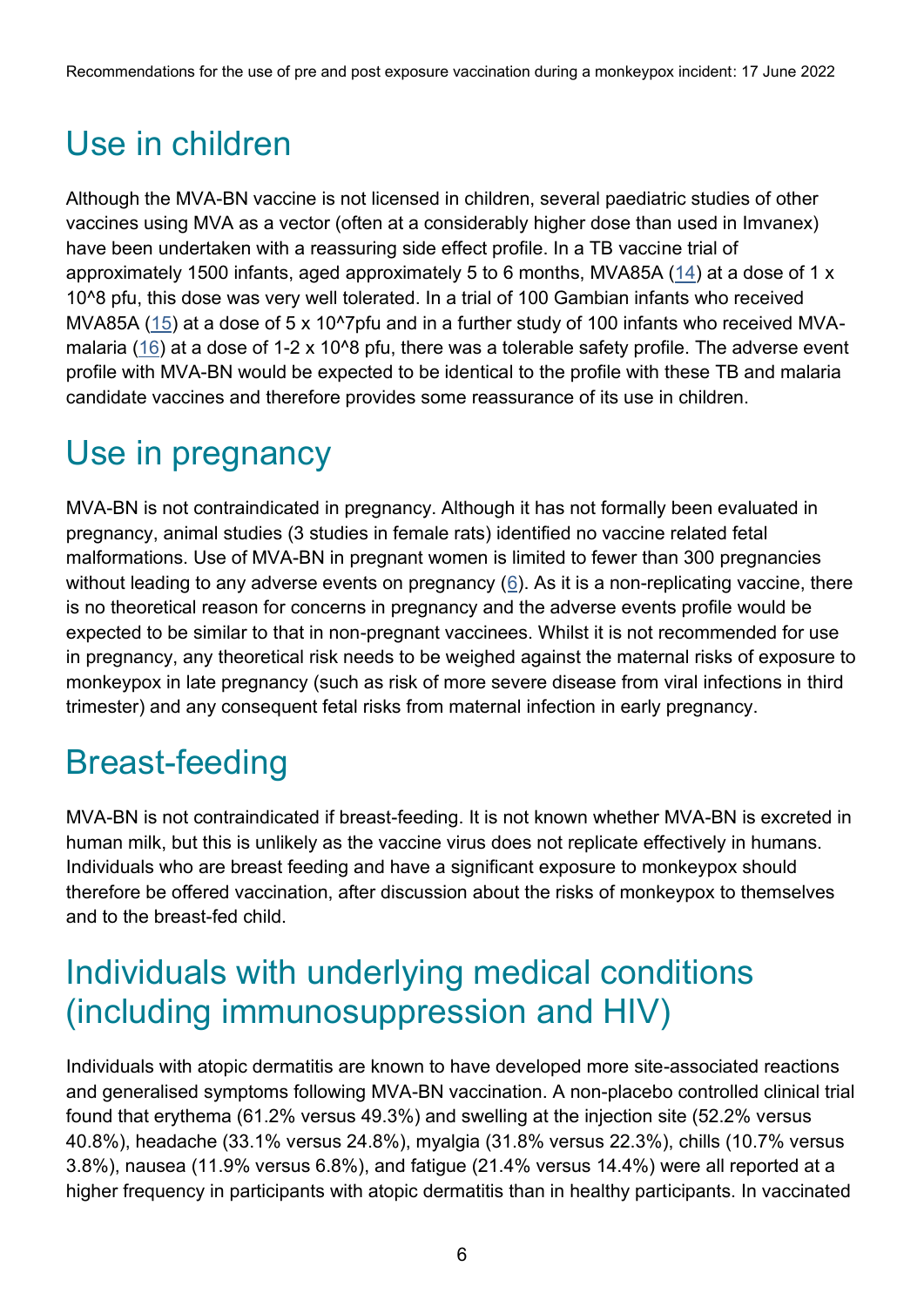clinical trial participants with atopic dermatitis, 7% experienced exacerbation of their condition during the course of the trials. Individuals in this group therefore need to have a risk assessment before being offered vaccination to balance the risk from exposure and the risk of side effects from vaccination [\(6\)](#page-14-5).

The Committee for Medicinal Products for Human Use acknowledged that, compared with replication-competent smallpox vaccines, there would likely be a reduction in adverse reactions with MVA-BN, as this is largely replication-incompetent in humans. MVA-BN is therefore considered safe even in immunosuppressed individuals [\(17\)](#page-15-1). Clinical trials on the use of MVA-BN including in immunocompromised individuals, including people with HIV, did not observe an increase in adverse events in this group [\(6\)](#page-14-5). CDC recommends that MVA-BN can still be used in individuals who are severely immunosuppressed, for example those with recent haematopoietic stem-cell transplant (HSCT) and people with HIV who have a low CD4 count  $(18)$ . However, there may be a reduced response to vaccine in people with immunosuppression and so additional precautions may be needed.

|                                                                    | Individuals previously not<br>vaccinated against<br>smallpox    | <b>Individuals previously</b><br>vaccinated against<br>smallpox                                           |
|--------------------------------------------------------------------|-----------------------------------------------------------------|-----------------------------------------------------------------------------------------------------------|
| General population<br>(including people with atopic<br>dermatitis) | 0.5 ml subcutaneous<br>injections<br>$\ddot{}$                  | 0.5 ml subcutaneous<br>injections                                                                         |
| Immunocompromised<br>population<br>(including people with HIV)     | 0.5 ml subcutaneous<br>injections no less than 28<br>days later | 0.5 ml subcutaneous<br>injections<br>+<br>0.5 ml subcutaneous<br>injections no less than 28<br>days later |

**Table 1. Manufacturer recommendations for pre-exposure use of MVA-BN [\(6\)](#page-14-5)**

#### <span id="page-6-0"></span>Post-exposure prophylaxis for monkeypox (PEP)

The use of vaccination after an exposure to monkeypox may prevent or attenuate the infection. In the US, the Advisory Committee on Immunization Practices (ACIP) recommends that persons with an orthopoxvirus exposure should be evaluated by a health care provider and clinical management decisions, including post-exposure vaccination should be made on a case-by-case basis in consultation with public health authorities [\(19\)](#page-15-3).

If vaccination is to be used, the CDC advises that smallpox vaccine be given within 4 days from the date of exposure to prevent onset of the disease but should be offered up to 14 days post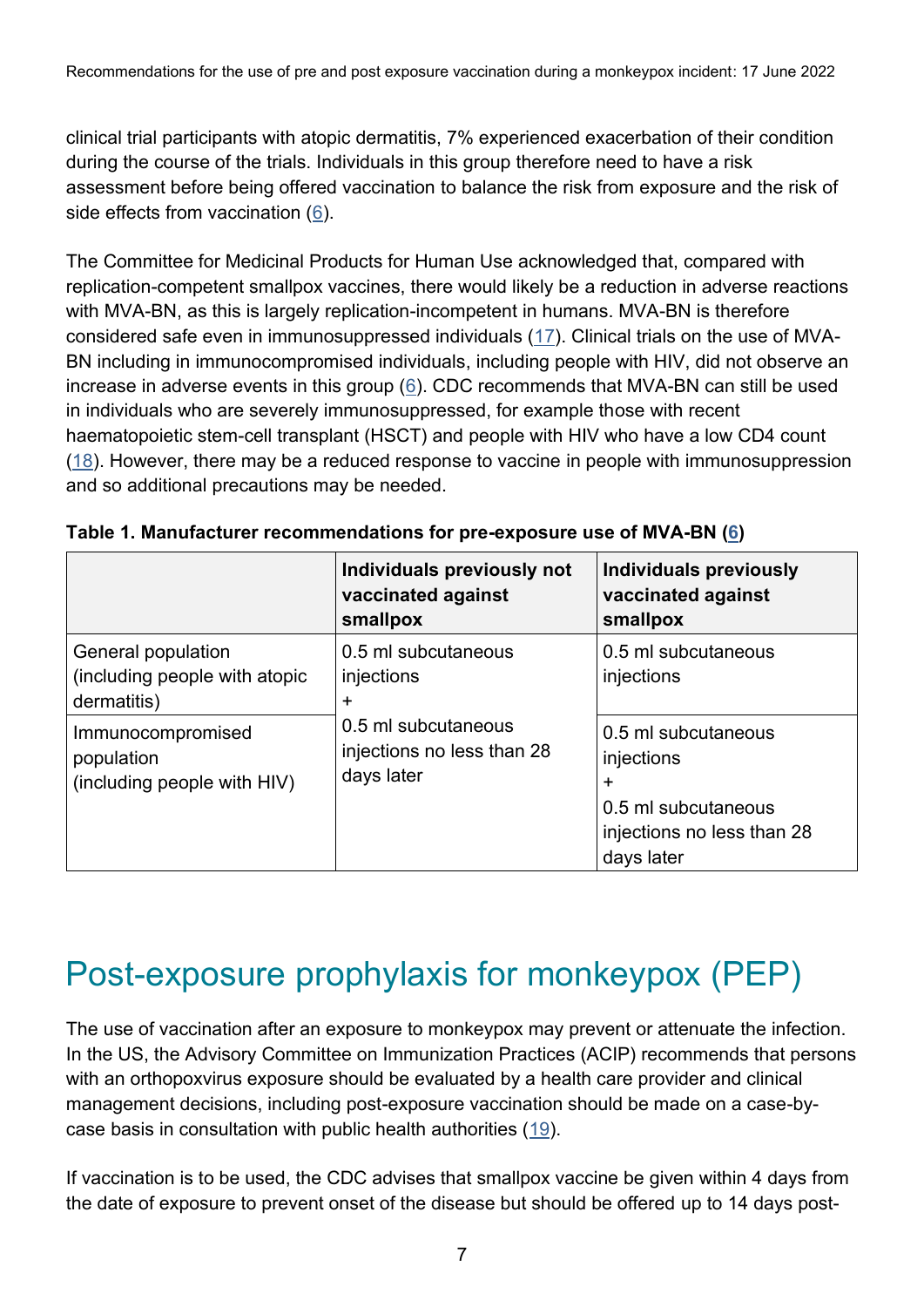exposure. Administration of vaccine within 14 days of exposure, may reduce the symptoms of disease, but may not prevent disease [\(20\)](#page-15-4). The CDC recommendations are based on their use of ACAM2000, which is a second-generation smallpox vaccine, with a different side-effect profile to MVA-BN.

### <span id="page-7-0"></span>Experience of use of MVA-BN vaccine in previous incidents in the UK

<span id="page-7-1"></span>In 2018 and 2019, several cases of imported monkey pox were reported in the UK and MVA-BN vaccine was offered as part of the incident response, including to children. In 2018, 3 cases of monkey pox were diagnosed in the UK, and MVA-BN vaccine was offered as post exposure vaccination to 17 community contacts (uptake of 5 out of 17; 29%). No onward transmission was identified from the first case. A total of 147 individuals at occupational risk (including healthcare workers and decontamination staff) were offered MVA-BN, (uptake of 126 out of 147; 85.8%), demonstrating high acceptability of vaccine. Following PEP, one case was identified in a healthcare worker who had received post exposure vaccine 6 to 7 days after initial exposure. In 2019, following another imported case, 17 of 18 category 2 and 3 contacts accepted post exposure vaccination. In these incidents, young children, including infants, have received post exposure vaccine with no known adverse events.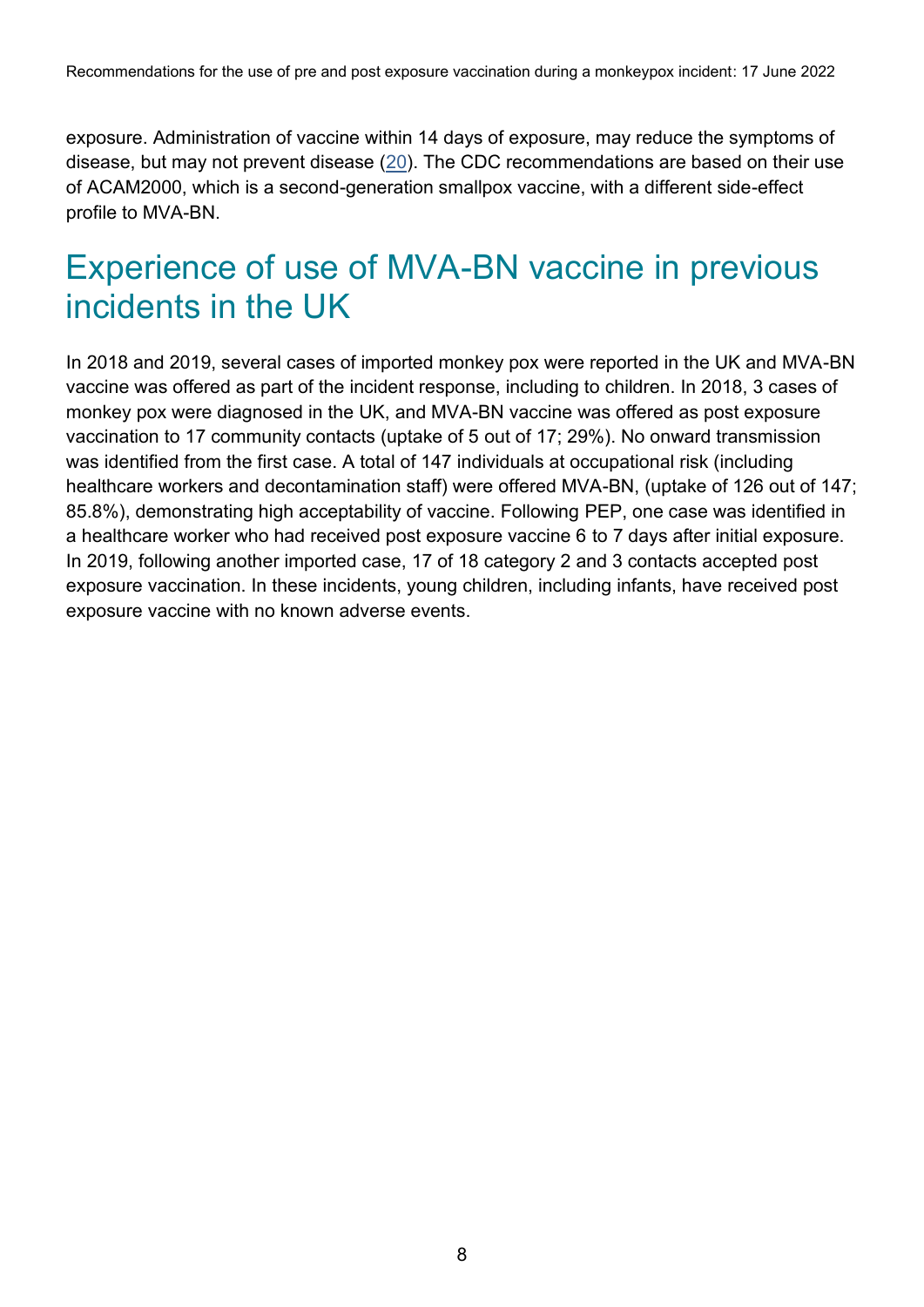### **Recommendations**

On the basis of the current available evidence, an UKHSA (previously PHE) convened expert working group has made the following recommendations for the use of the MVA-BN vaccine during an incident.

Whilst the priority is to ensure appropriate PPE is worn, MVA-BN may be offered to provide additional protection, depending on the nature and timing of exposure risk, as described below. Details of the risk exposure classifications referred to below can be found in the Contact Management SOP in the duty doctors' pack and in [the contact tracing classification and](https://www.gov.uk/government/publications/monkeypox-contact-tracing)  [vaccination matrix.](https://www.gov.uk/government/publications/monkeypox-contact-tracing)

### <span id="page-8-0"></span>1. Pre-exposure vaccination for occupational exposure

The majority of those at risk of occupational monkeypox exposure in the UK are likely to be naïve to smallpox. In line with current policy in the 'Green Book: Immunisation against Infectious Disease' [\(1\)](#page-14-0), naïve individuals at risk of exposure on the basis of an occupational health assessment, pre-exposure vaccination with 2 doses of MVA-BN with a minimum interval of 28 days is recommended. This would include those HCWs due to care for a patient with confirmed monkeypox, for example staff in HCID centres and those individuals undertaking environmental decontamination, even if they will be wearing full PPE. In light of the evolving epidemic in the gay, bisexual and other men who have sex with men (GBMSM) population in 2022, preexposure vaccination for staff working in sexual health services who have been identified as assessing suspected cases is also recommended.

Although data on use of MVA-BN in immunosuppressed patients is reassuring and the vaccine is not contraindicated in this group, individuals who are known to be severely immunosuppressed should not routinely participate in the care of a patient with a high consequence infectious disease, such as confirmed monkeypox, and therefore these groups are unlikely to require pre-exposure vaccination.

The complete vaccine course with MVA-BN in immunocompetent individuals is 2 doses given at least 28 days apart. In the event of an incident, it is highly unlikely that there will be sufficient time to offer pre-exposure vaccination with 2 doses for those at risk of occupational exposure; in this scenario a single dose of vaccine should be offered immediately. Completion of the primary course with a second dose at least 28 days later should be considered on assessment of ongoing risk of exposure.

For individuals with a history of receiving a single dose of a live smallpox vaccine, a single dose of MVA-BN is recommended.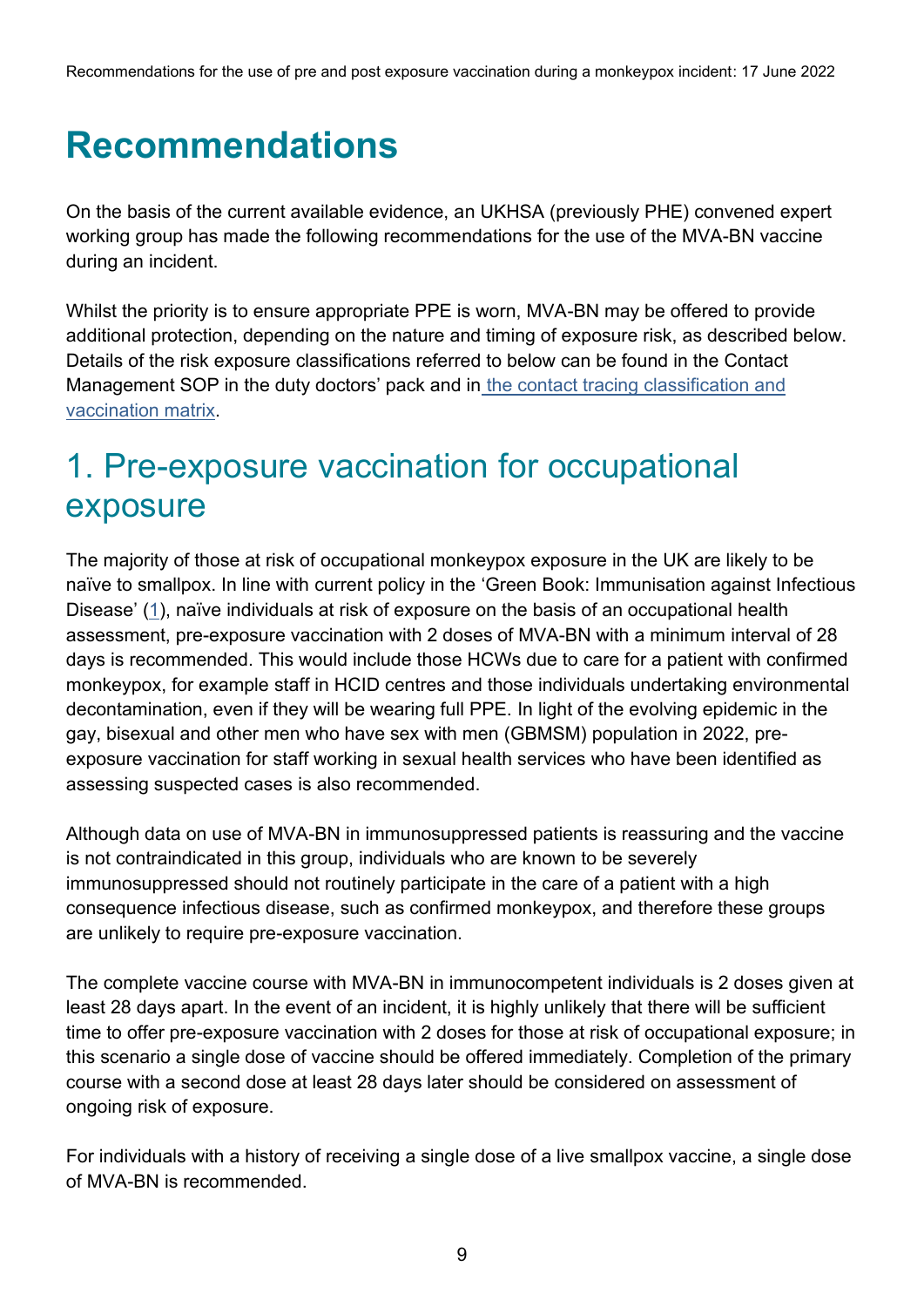If vaccine cannot be given before commencing work with potential exposure to monkeypox, post-exposure use of vaccine is likely to be advised (see below).

[Table 2](#page-12-1) summarises MVA-BN vaccine recommendations based on prior vaccine history.

### <span id="page-9-0"></span>2. Post-exposure vaccination

Individuals should be risk assessed and offered post-exposure vaccination with a single dose of MVA-BN according to the Contact Management Matrix and SOP, available in [the duty doctors'](http://phenet.phe.gov.uk/Resources/duty-doctors/Pages/Emerging-infections-and-zoonoses.aspx)  [pack](http://phenet.phe.gov.uk/Resources/duty-doctors/Pages/Emerging-infections-and-zoonoses.aspx) and in [the contact tracing classification and vaccination matrix](https://www.gov.uk/government/publications/monkeypox-contact-tracing)

Vaccination should be administered as soon as possible and within 4 days after an identified exposure to prevent or attenuate infection. Vaccination has been used up to 14 days postexposure in earlier UK incidents, based on a theoretical possibility of attenuating disease if it occurs towards the end of the range of incubation period. However in the context of a rapidly expanding outbreak and limited supply, post exposure vaccination should be given to all contacts ideally within 4 days. Post exposure vaccine may be extended up to 14 days for those at high risk of ongoing exposure, for example GBMSM in 2022 outbreak, and some HCWs where the dose will act as their first pre exposure dose, as well as those at risk of more severe disease such as children (school year 6 (aged 10 to 11) and under), pregnant women and immunosuppressed individuals. If exposure has been intermittent or continuous, post-exposure vaccination should ideally be given within 4 days of the last exposure.

For individuals with a history of receiving a single dose of a live smallpox vaccine, a single dose of MVA-BN is recommended.

For individuals who have received a single dose of MVA-BN previously (regardless of timing), completion of the primary course is recommended. There is no need to restart the course.

For individuals who have received a previous live smallpox vaccine and one MVA-BN vaccine, no further doses are recommended.

For individuals who have received 2 doses of MVA-BN within the last 2 years, no further doses are recommended.

For individuals who have received 2 doses of MVA-BN more than 2 years ago, a single booster dose of MVA-BN is recommended.

[Table 2](#page-12-1) on page 13 summarises MVA-BN vaccine recommendations based on vaccine history.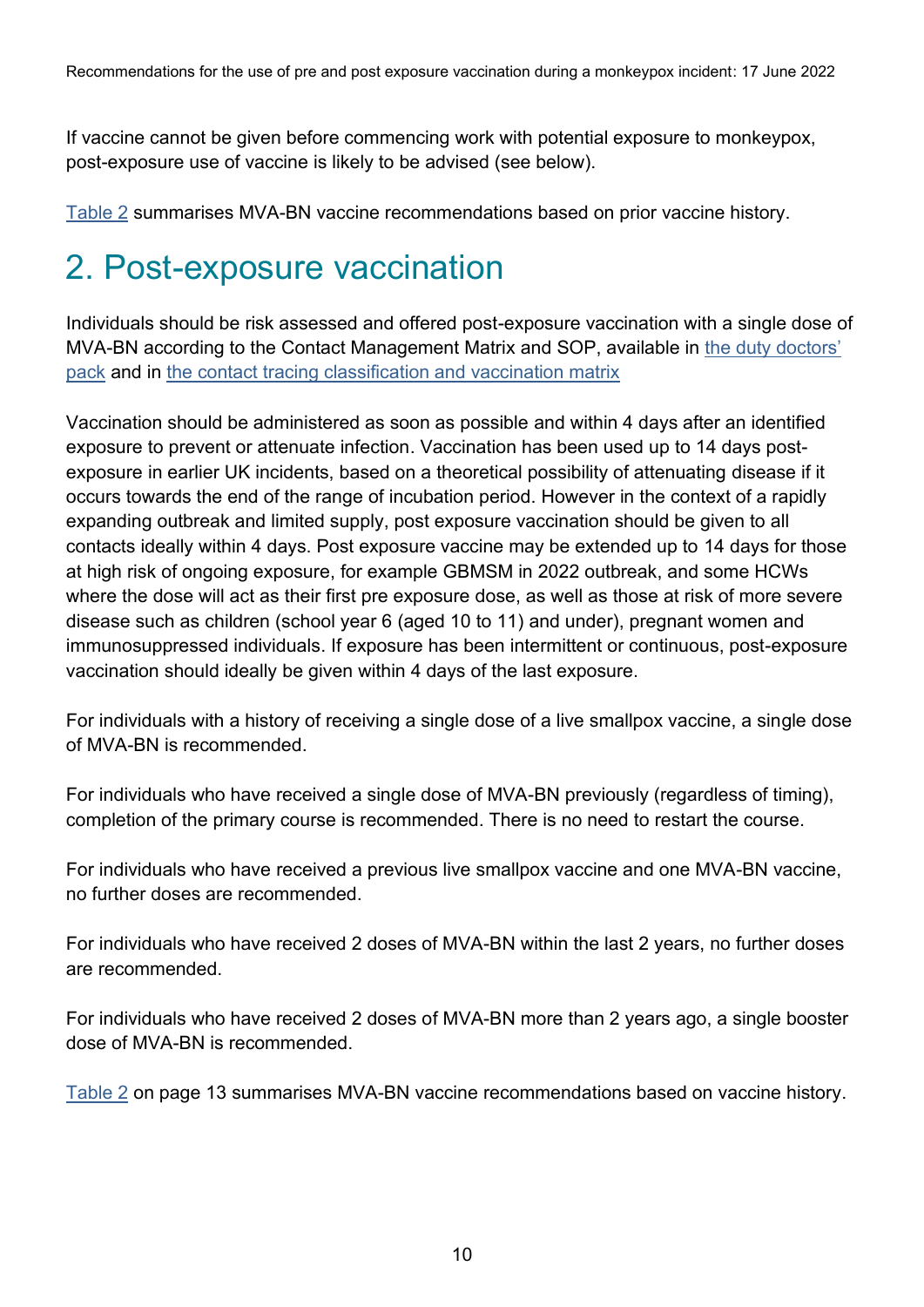#### a) Community exposure

Individuals with a community exposure should be offered post-exposure vaccination if they are in risk categories 2 and 3. Individuals with a category 1A or 1B exposure do not usually require vaccination (see [the contact tracing classification and vaccination matrix\)](https://www.gov.uk/government/publications/monkeypox-contact-tracing).

#### b) Occupational exposure

Individuals with an occupational exposure (for example HCWs or those undertaking environmental decontamination) should be offered post-exposure vaccination if they are in risk categories 2 and 3. Individuals with a category 1A or 1B exposure do not usually require vaccination (see [the contact tracing classification and vaccination matrix\)](https://www.gov.uk/government/publications/monkeypox-contact-tracing).

Completion of the course with a second dose at least 28 days later should be considered on assessment of a foreseeable future risk through work beyond the current episode.

### <span id="page-10-0"></span>3. Laboratory workers

Risk of exposure will be dependent on the nature of the setting. For example, whilst laboratory workers in containment level 3 labs (for example UKHSA Porton staff) who will handle samples from suspected cases may have already be vaccinated, those working in routine diagnostic laboratories are likely to be naïve. Laboratory workers who experience category 2 or 3 exposures (see [the contact tracing classification and vaccination matrix\)](https://www.gov.uk/government/publications/monkeypox-contact-tracing) should be offered vaccination, following an occupational health assessment.

<span id="page-10-1"></span>Completion of the course with a second dose at least 28 days later should be considered on assessment of a foreseeable risk through work.

### 4. Individuals with underlying conditions, including immunosuppression and HIV

Individuals with atopic dermatitis are known to have developed more site-associated reactions and generalized symptoms following MVA-BN vaccination. Individuals in this group therefore need to have a risk assessment before being offered vaccination to balance the risk from exposure and the risk of side effects from vaccination.

MVA-BN is a replication defective virus and should pose no risk to those who are immunosuppressed. MVA-BN vaccine has been demonstrated to be safe in people with HIV, and so they should be offered vaccine according to recommendations. However specialist advice on other measures may be required, for example, in persons with HIV and a CD4 count of less than 100 cells/mm<sup>3</sup> as the immune response to vaccine may be reduced. Reimmunisation should be considered for those at ongoing risk of exposure.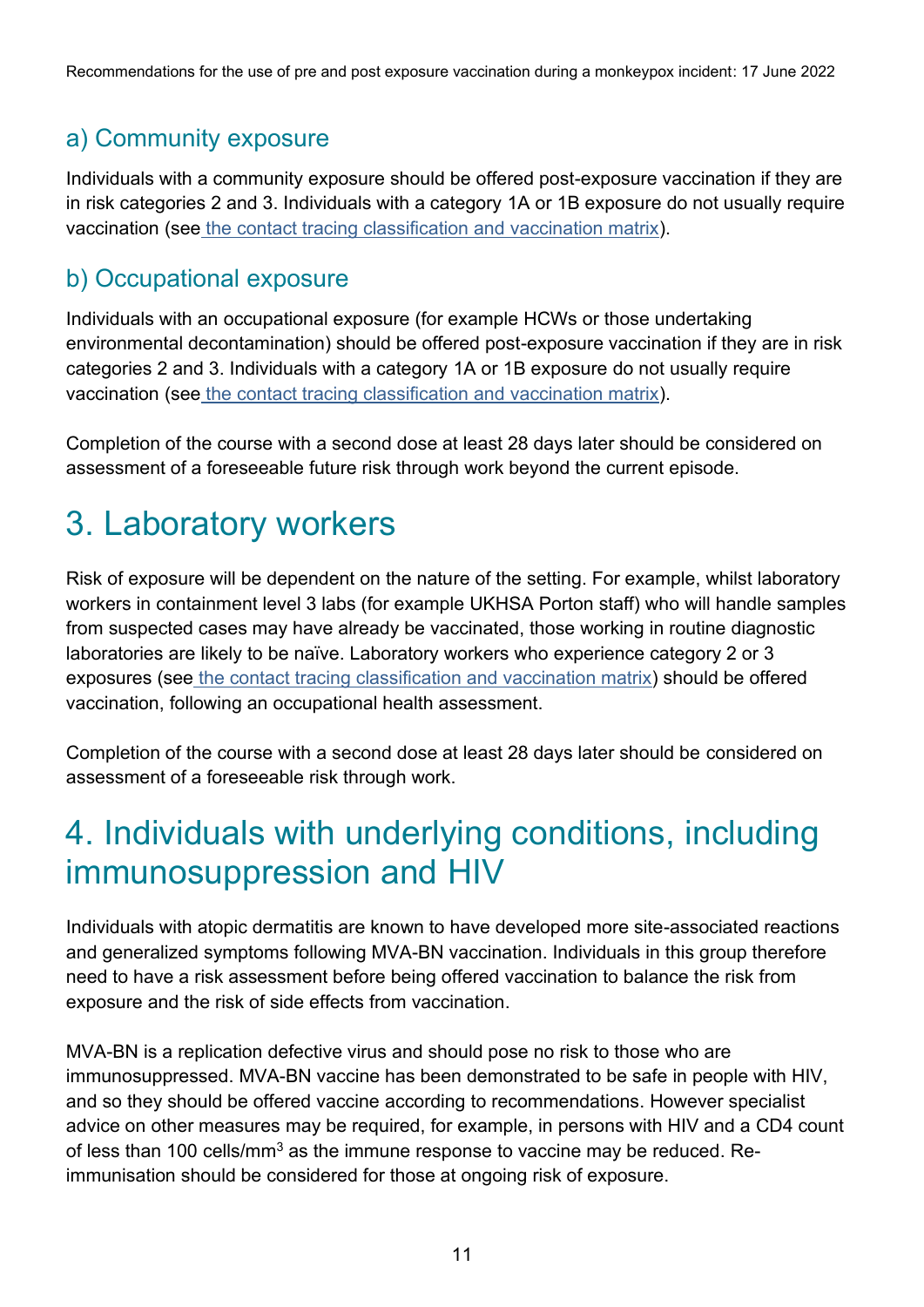### <span id="page-11-0"></span>5. Prioritisation of vaccine stock during an incident

When supplies are limited, vaccine should be prioritised according to whether it is for pre or post exposure use, the risk and timing of exposure and the ability to benefit. Vaccine should be prioritised for pre-exposure first dose use in staff (which may be late post-exposure vaccination), especially in the context of a rapidly expanding outbreak, when available supplies are constrained with significant numbers of contacts and suspected cases. Unvaccinated staff who are likely to be exposed to suspected cases during the course of an incident should be prioritised over post exposure use.

Post exposure vaccine should be offered in [the](https://www.gov.uk/government/publications/monkeypox-contact-tracing) order of risk exposure as summarised in the [contact tracing classification and vaccination matrix.](https://www.gov.uk/government/publications/monkeypox-contact-tracing)

Amongst the contacts being offered post exposure vaccination, vaccination should be prioritised for groups at higher risk of severe disease including children (school year 6 and under), pregnant women (especially those in the third trimester) and immunosuppressed individuals. In addition, those at high risk of ongoing exposure, for example GBMSM with multiple sexual partners should be prioritised for vaccine. Those whose last exposure is within 4 days, should be prioritised over those exposed 4 to 14 days previously. This is because post exposure vaccination is likely to be most effective when given as soon as possible.

<span id="page-11-2"></span>Once post exposure vaccination has been completed and if sufficient supplies allow, vaccine should then be offered to individuals completing their second or booster dose as part of a preexposure vaccine course.

#### <span id="page-11-1"></span>6. Completing the primary vaccine course

The licensed primary course of MVA-BN comprises 2 doses, given at least 28 days apart. If there is a foreseeable risk of subsequent occupational exposure to monkeypox, HCWs, laboratory workers, and individuals undertaking environmental decontamination in exposure categories 1B, 2 and 3, who have received one dose of MVA-BN either as pre- or postexposure prophylaxis, should be offered a second dose at least 28 days after the first to complete the manufacturer-recommended schedule. This should be undertaken regardless of whether the incident is ongoing.

For those staff at occupational risk who have received a single dose of MVA-BN or a different smallpox vaccine at any time in the past, only one further dose of MVA-BN is required to complete the recommended schedule, with a minimum interval of 28 days between doses.

There is no requirement to restart the 2-dose schedule. Individuals are considered protected 7 days after completing their second dose of MVA-BN.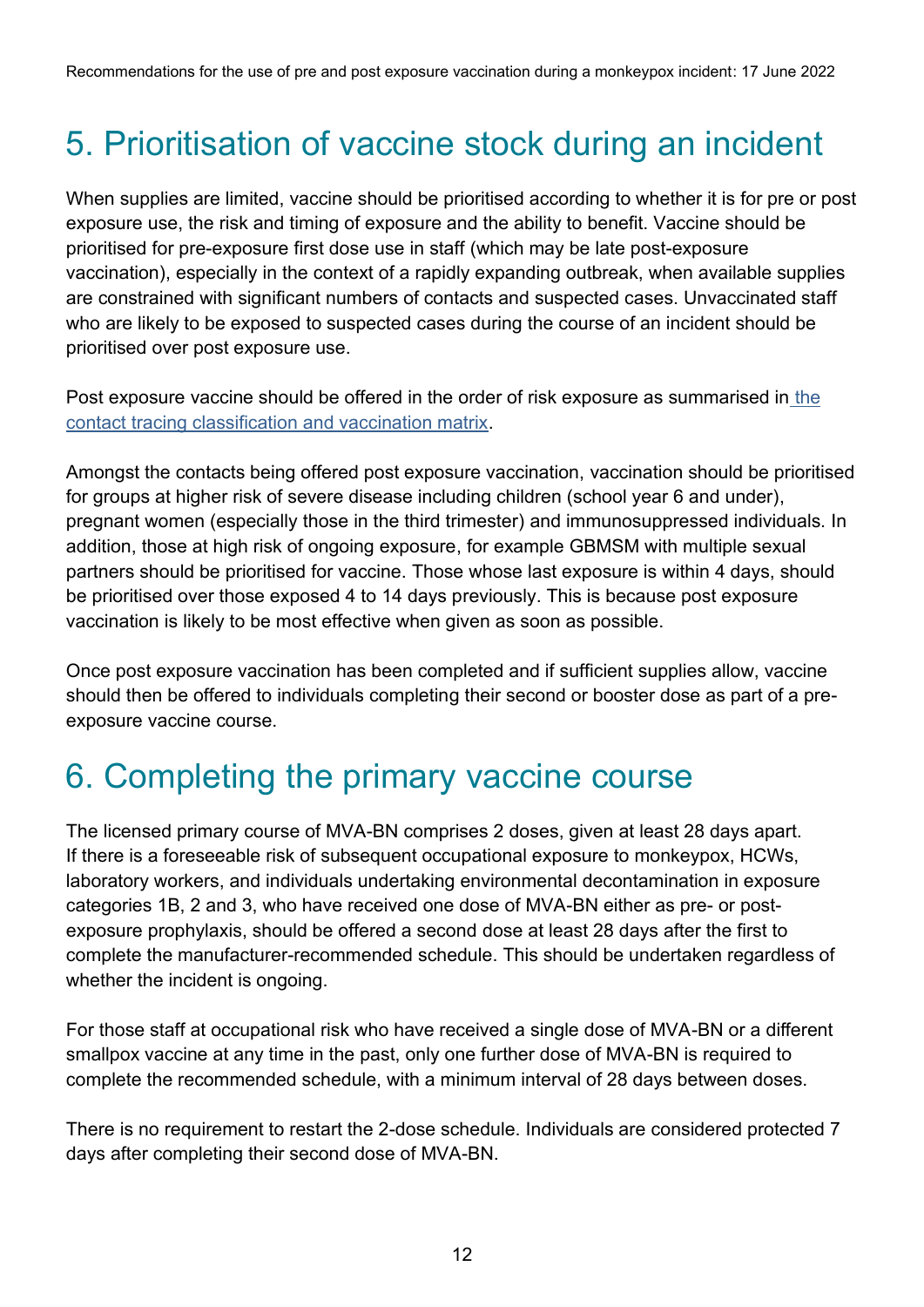Individuals who received a single dose of vaccine as a result of community exposure, (regardless of exposure category), do not need to be offered a second dose as they do not have a foreseeable risk of further exposure to monkeypox and will be past the incubation period from the exposure that warranted post exposure vaccination.

[Table 2](#page-12-1) summarises the advice for the completion of MVA-BN course and need for exclusion or isolation based on prior vaccine status (see page 13).

### <span id="page-12-0"></span>7. Reinforcing (booster) doses

There is limited data to determine the need and timing of a booster dose after a 2-dose primary course of MVA-BN for those at ongoing occupational risk of monkeypox. Studies have demonstrated a rapid boosting response following a single booster in individuals who have completed a primary schedule, demonstrating ongoing memory and persistence of antibodies to 24 months.

Given the evidence of immunological memory from 2 priming doses and the incubation period of monkeypox, it is likely that adequately primed individuals will make a good response to natural exposure that will protect or reduce the severity of any breakthrough infection. As the response to a booster is good and leads to better persistence, however, a single booster dose at 2 years may be considered for pre exposure use in individuals who have received 2 doses of MVA-BN and are at ongoing high risk of occupational exposure or for post exposure use amongst contacts who have had a significant exposure (category 2 or 3).

The data does not support giving a booster dose of MVA-BN in those who have had one dose of MVA-BN and a different smallpox live vaccine in the past. Table 2 summarises MVA-BN reinforcing dose (booster) recommendations based on prior smallpox vaccine history.

Long term immunogenicity studies are in progress. If a booster dose is considered necessary, then a single dose of 0.5 ml should be administered.

#### <span id="page-12-1"></span>**Table 2. Recommendation of MVA-BN vaccination and booster doses based on vaccine history for those at occupational foreseeable risk of exposure**

|                                       | <b>Immediate</b><br>advice | <b>Exclusion or</b><br>isolation advice* | 28 days     | Follow up at Follow up at 2<br>years |
|---------------------------------------|----------------------------|------------------------------------------|-------------|--------------------------------------|
| No previous vaccine                   | First dose                 | Yes                                      | Second dose | <b>Boost</b>                         |
| Previous live vaccine<br>(not MVA-BN) | First dose                 | No                                       | None        | None                                 |
| Previous single dose                  | Second dose   Yes          |                                          | None        | <b>Boost</b>                         |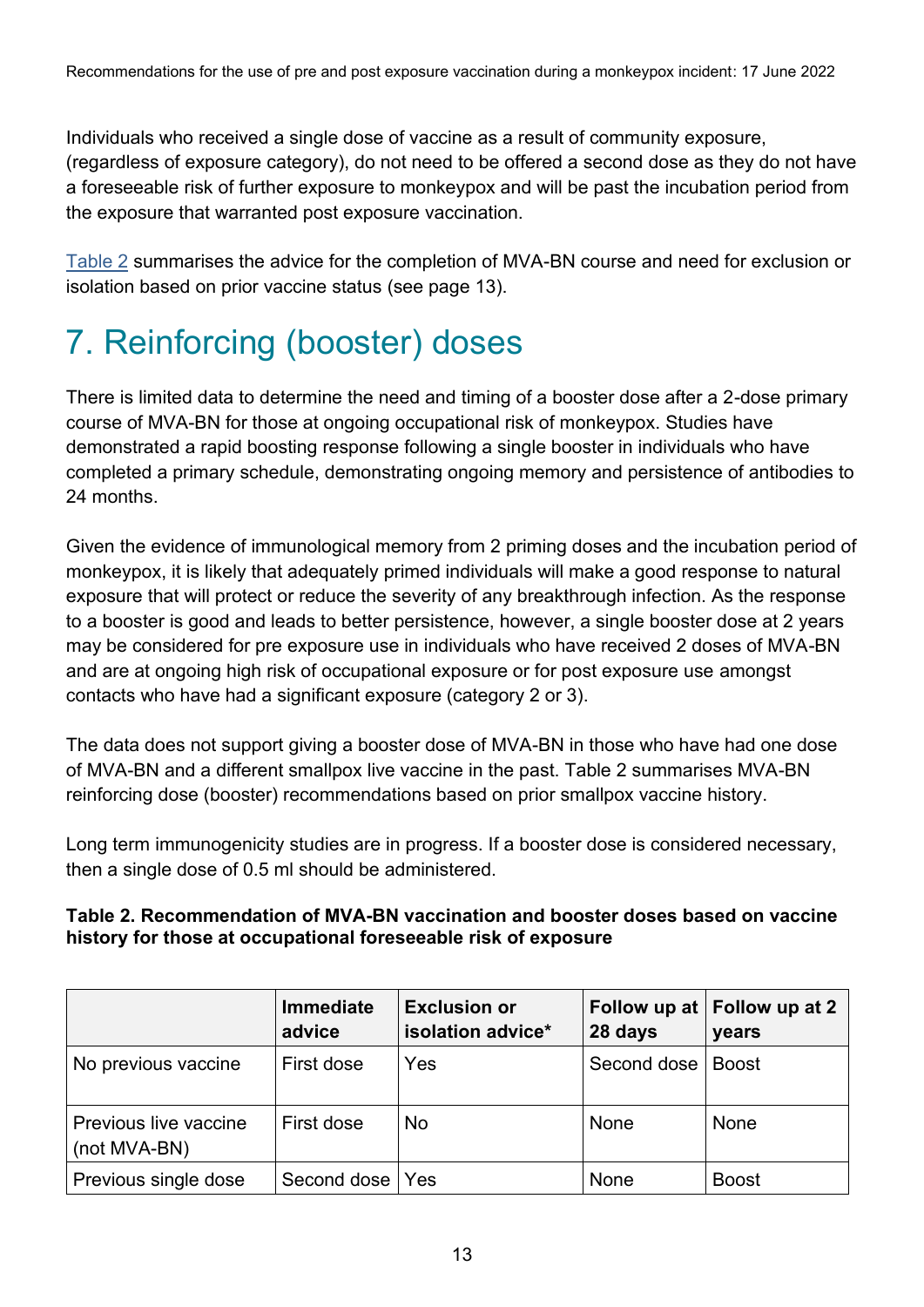Recommendations for the use of pre and post exposure vaccination during a monkeypox incident: 17 June 2022

|                                                                | <b>Immediate</b><br>advice | <b>Exclusion or</b><br>isolation advice* | 28 days | Follow up at Follow up at 2<br>years |
|----------------------------------------------------------------|----------------------------|------------------------------------------|---------|--------------------------------------|
| of MVA-BN                                                      |                            |                                          |         |                                      |
| Previous complete<br>course of MVA-BN less<br>than 2 years ago | None                       | <b>No</b>                                | None    | <b>Boost</b>                         |
| Previous complete<br>course of MVA-BN 2 or<br>more years ago   | <b>Boost</b>               | No.                                      | None    | None                                 |

See [section 5](#page-11-0) on prioritisation if supplies are limited.

\*See the [monkeypox contact tracing classification and vaccination matrix by category exposure.](https://www.gov.uk/government/publications/monkeypox-contact-tracing)

### <span id="page-13-0"></span>8. Vaccine prescribing and administration

The vaccine is licensed in Europe for use against smallpox, so, as well as having the data to support safety and efficacy in accordance with the license, the vaccine will have been manufactured to a high standard and have undergone independent batch testing before release. As the vaccine does not have a marketing authorisation for protection against monkeypox in Europe, however, use for this indication would be considered 'off-label'. Off-label use of vaccines and other medicines can be undertaken on the basis of additional evidence or expert opinion. In this instance, there is no alternative UK licensed vaccine for the management of monkeypox and the US FDA approval of MVA-BN for the management of monkeypox indicates that there is a sufficient rationale for using the medicine for this indication.

Furthermore, animal studies have demonstrated that vaccination with MVA-BN protected nonhuman primates from severe disease associated with a lethal challenge of monkeypox virus. Healthcare workers can therefore be reassured that prescribing and administering MVA-BN for monkeypox in accordance with these guidelines would be in line with best practice.

<span id="page-13-1"></span>Where expert guidance practice supports the [use of a medicine outside the terms of its licence,](https://www.gov.uk/drug-safety-update/off-label-or-unlicensed-use-of-medicines-prescribers-responsibilities) it is not always necessary to draw attention to the licence when seeking consent. However, it is good practice to give as much information as patients or carers require or which they may see as relevant – a patient information leaflet is available for this purpose. The vaccine should be given by sub-cutaneous injection in a dose of 0.5ml.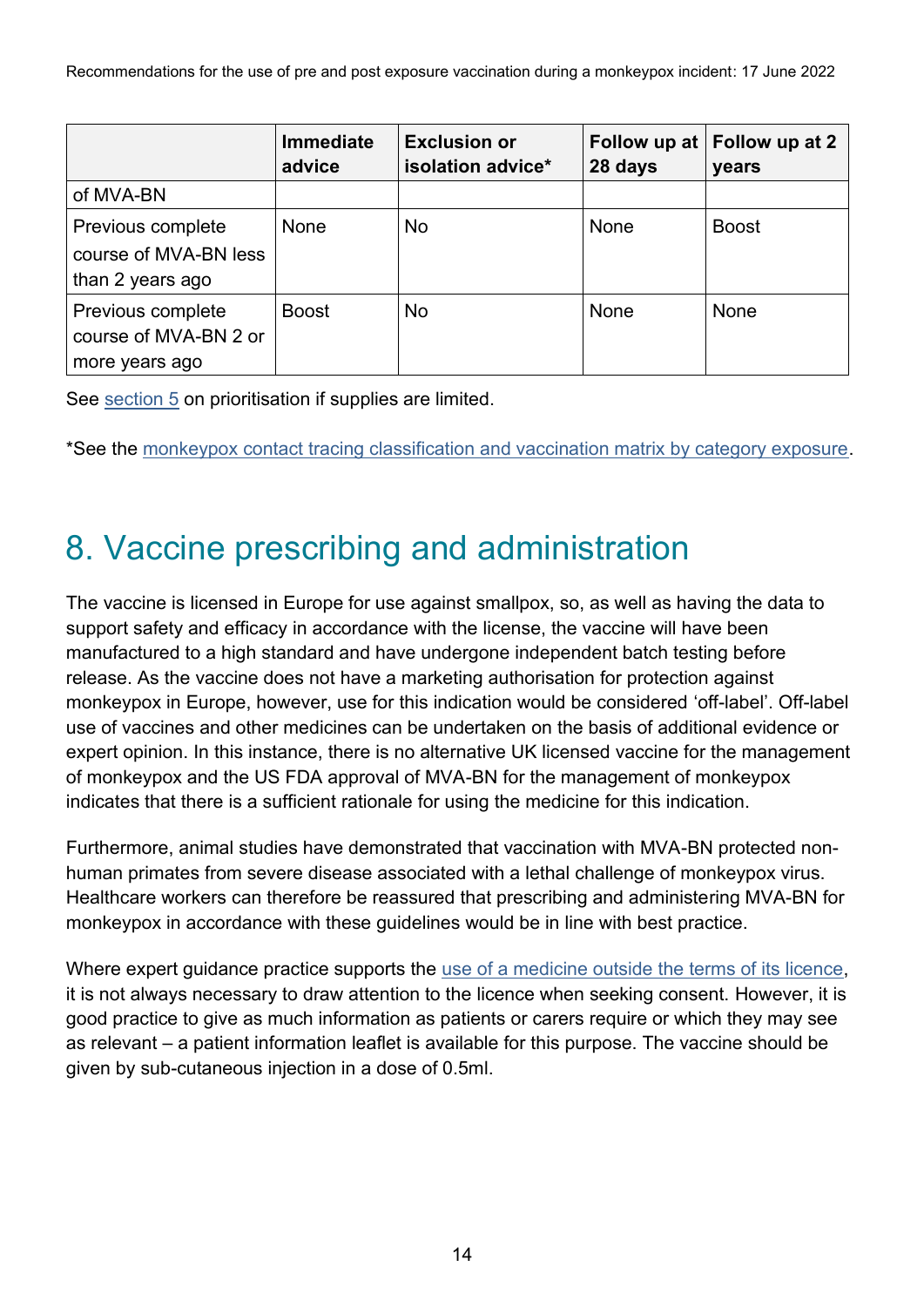### **References**

- <span id="page-14-0"></span>1. UK Health Security Agency. [Chapter 29: Smallpox and vaccinia.](https://www.gov.uk/government/publications/smallpox-and-vaccinia-the-green-book-chapter-29) Green Book
- <span id="page-14-1"></span>2. European Medicines Agency. [Imvanex,](https://www.ema.europa.eu/en/medicines/human/EPAR/imvanex) 2019
- <span id="page-14-2"></span>3. [Bavarian Nordic](https://www.bavarian-nordic.com/)
- <span id="page-14-3"></span>4. Biosafety aspects of modified vaccinia virus Ankara (MVA)-based vectors used for gene therapy or vaccination. Verheust C, Goossens M, Pauwels K, Breyer D. Vaccine 2002: volume 30, pages 2,623 to 2,632
- <span id="page-14-4"></span>5. US Food and Drug Administration. [JYNNEOS](https://www.fda.gov/vaccines-blood-biologics/jynneos) October 2019
- <span id="page-14-5"></span>6. Bavarian Nordic. Summary of Product Characteristics. s.l. : European Medicines Agency, 2019
- <span id="page-14-6"></span>7. Hatch GJ, Graham VA, Bewley KR, Tree JA, Dennis M, Taylor I and others. 'Assessment of the protective effect of Imvamune and Acam2000 vaccines against aerosolized Monkeypox virus in cynomolgus macaques'. Journal of Virology 2013: volume 87, pages 7,805-7,815
- <span id="page-14-7"></span>8. Pittman PR, Hahn M, Lee HS, Koca C, Samy N, Schmidt D and others. 'Phase 3 efficacy trail of modified vaccinia ankara as a vacine against smallpox.' 2019, New England Journal of Medicine 2019: volume 381, pages 1,897 to 1,908
- <span id="page-14-8"></span>9. World Health Organization. Summary report on first, second and third generation smallpox vaccines. Geneva : s.n., 2013
- 10. Fres SE, Newman FK, Kennedy JS, Sobek V, Ennis FA, Hill H and others. 'Clinical and immunologic responses to multiple doses of IMVAMUNE(R) (Modified Vaccinia Ankara) followed by Dryvax(R) challenge'. Vaccine 2007: volume 25, pages 8,562 to 8,573
- <span id="page-14-9"></span>11. Vollmar J, Arndtz N, Eckl KM, Thomse T, Petzold B, Mateo L and others. 'Safety and immunogenicity of Imvamune, a promising candidate as a third generation smallpox vaccine.' Vaccine 2006: volume 24, pages 2,065 to 2,070
- <span id="page-14-10"></span>12. von Krempelhuber A, Vollmar J, Prokorny R, Rapp P, Wulff N, Petzold B and others. 'A randomized, double-blind, dose-finding Phase II study to evaluate immunogenicity and safety of the third generation smallpox vaccine candidate IMVAMUNE.' Vaccine 2010: volume 28, pages 1,209 to 1,216
- <span id="page-14-11"></span>13. Greenberg RN, Overton ET, Haas DW, Frank I, Goldman M, von Krempelhuber A and others. 'Safety, immunogenicity, and surrogate markers of clinical efficacy for modified vaccinia Ankara as a smallpox vaccine in HIV-infected subjects.' Journal of Infectious Diseases 2013: volume 207, pages 749 to 758
- <span id="page-14-12"></span>14. Tameris MD, Hatherill M, Landry BS, Scriba TJ, Snowden MA, Lockhart S and others. 'Safety and efficacy of MVA85A, a new tuberculosis vaccine, in infants previously vaccinated with BCG: a randomised, placebo-controlled phase 2b trial.' Lancet 2013: volume 381, pages 1'021 to 1,028
- <span id="page-14-13"></span>15. Ota MO, Odutola MM, Owiafe PK, Donkor S, Owolabi OA, Brittain NJ. 'Immunogenicity of the tuberculosis vaccine MVA85A is reduced by coadministration with EPI vaccines in a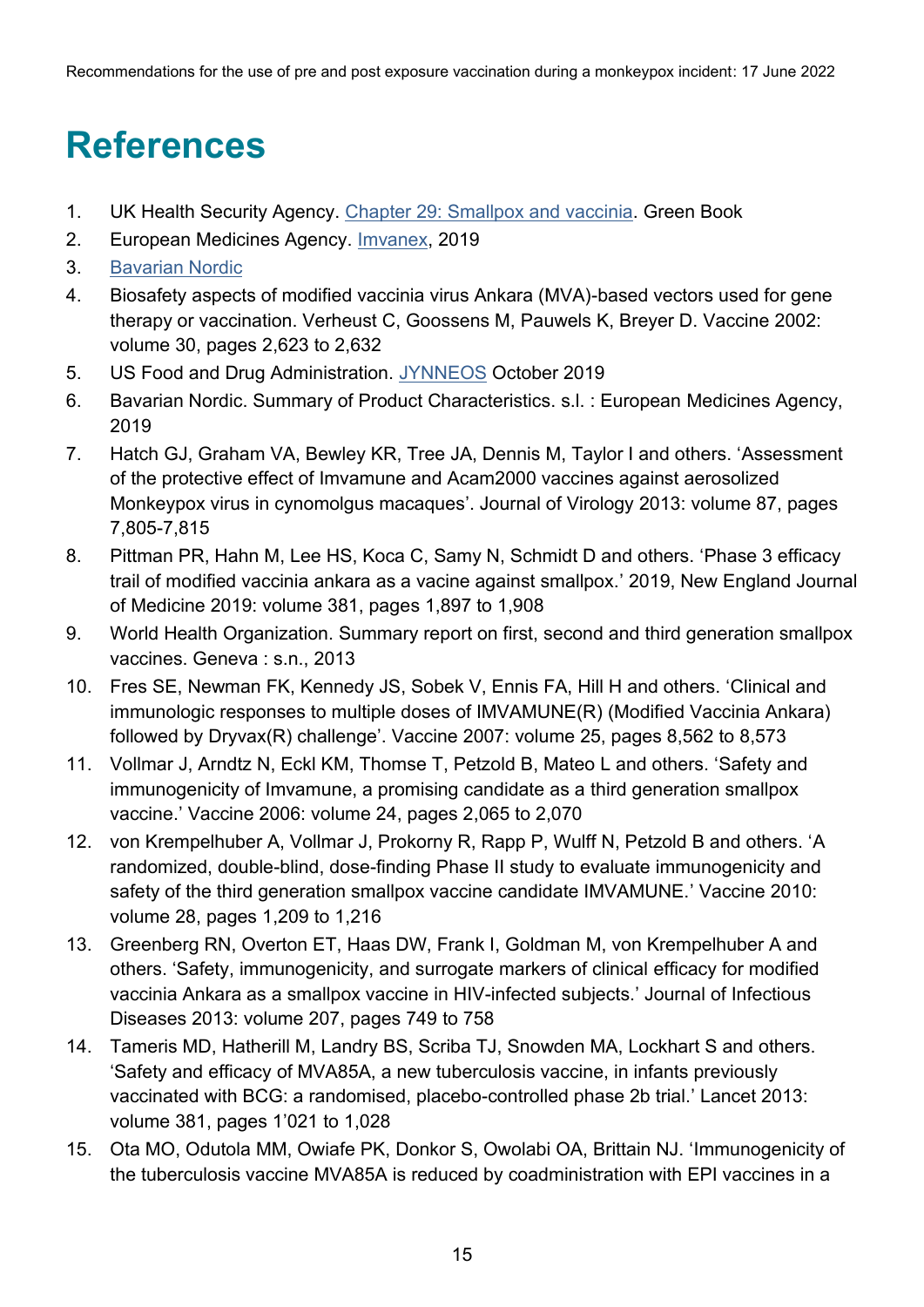randomized controlled trial in Gambian infants.' Science Translational Medicine 2011: volume 3, page 88ra56

- <span id="page-15-0"></span>16. Afolabi MO, Tiono AB, Adetifa UJ, Yaro JB, Drammeh A, Nebie J and others. 'Safety and Immunogenicity of ChAd63 and MVA ME-TRAP in West African Children and Infants.' Molecular Therapy 2016: volume 24, pages 1,470 to 1,407
- <span id="page-15-1"></span>17. Committee for Medicinal Products for Human Use. 'Imvanex Public Assessment Report.' s.l. : European Medicines Agency, 2013
- <span id="page-15-2"></span>18. Petersen VW, Damon IK, Pertowski CA, Meaney-Delman D, Guarnizo JT, Beigi RH and others. 'Clinical guidance for smallpox vaccine use in a postevent vaccination program.' RR-04, Morbidity and Mortality Weekly Report 2015: volume 64, pages 1 to 26
- <span id="page-15-3"></span>19. Petersen BW, Harms TJ, Reynolds MG, Harrison LH. 'Use of vaccinia virus smallpox vaccine in laboratory and health care personnel at risk for occupational exposure to orthopoxviruses — recommendations of the advisory committee on immunization practices (ACIP).' Morbidity and Mortality Weekly Report 2016: volume 65, pages 257 to 262
- <span id="page-15-4"></span>20. Centers for Disease Control and Prevention. [Monkeypox and smallpox vaccine guidance,](https://www.cdc.gov/poxvirus/monkeypox/clinicians/smallpox-vaccine.html) 2019
- 21. Stittelaar KJ, Kuiken T, de Swart RL, van Amerongen G, Vos HW, Niesters HGM and others. 'Safety of modified vaccinia virus Ankara (MVA) in immune-suppressed macaques.' Vaccine 2001: volume 19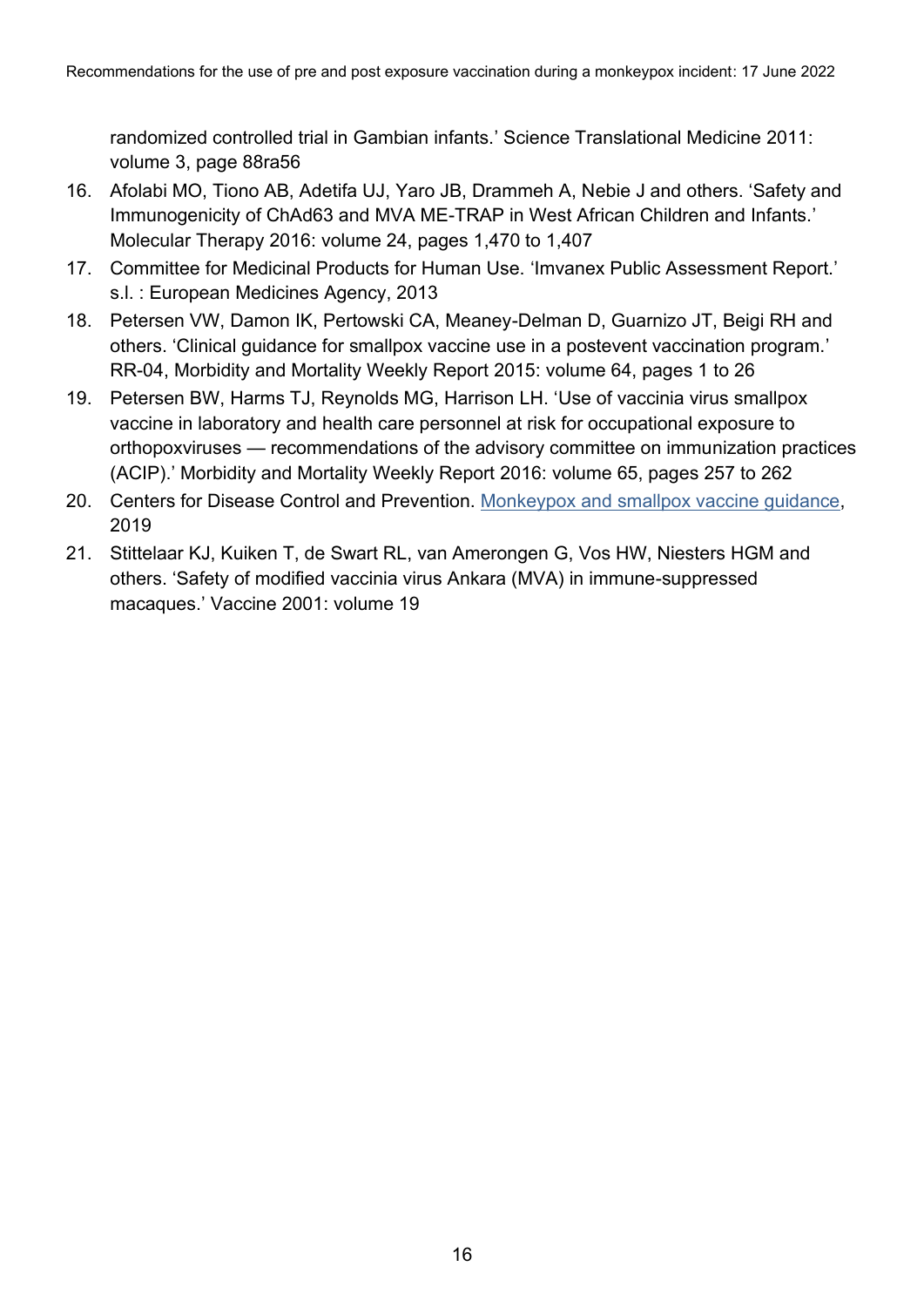Recommendations for the use of pre and post exposure vaccination during a monkeypox incident: 17 June 2022

## <span id="page-16-0"></span>**Acknowledgements**

Katherine Russell Andrew Earnshaw Michelle Falconer Laura Nabarro Hannah Emmett Dr Jake Dunning

# <span id="page-16-1"></span>**Appendices**

- 1. [Expert group membership](#page-17-0)
- 2. [Smallpox immunisation consent form](#page-18-0)
- 3. [Smallpox immunisation consent form \(under 16s\)](#page-21-0)
- 4. [Imvanex vaccination: patient information leaflet](#page-24-0)
- 5. [Smallpox immunisation record form](#page-30-0)
- 6. [Monkeypox contact tracing classification and vaccination matrix](#page-32-0)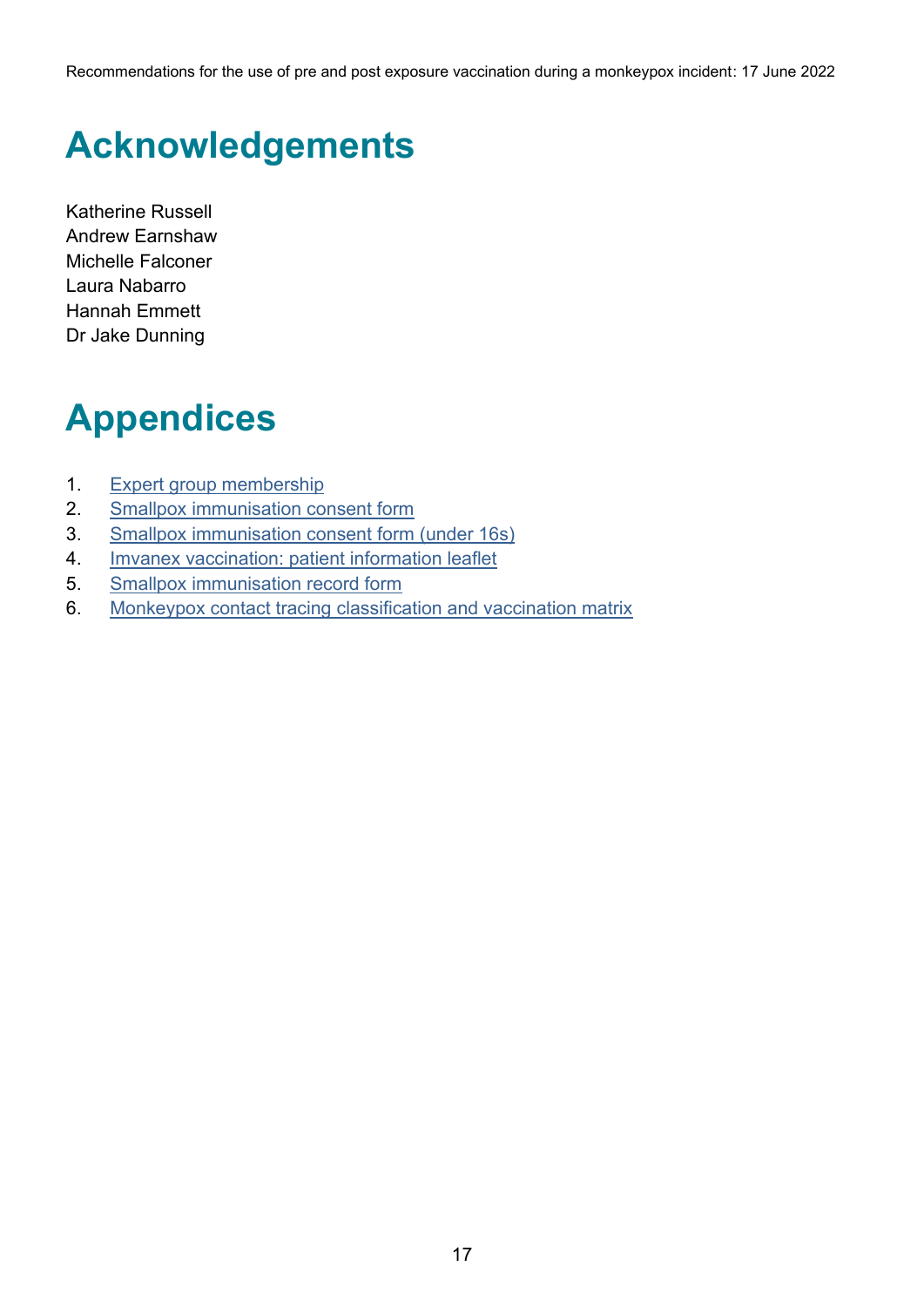### <span id="page-17-0"></span>**Appendix 1. Membership of the 2020 expert group**

\* Dr Mary Ramsay – Director of Public Health Programmes, including Immunisation, UKHSA; Honorary professor, London School of Hygiene and Tropical Medicine

\* Professor Andrew Pollard – Chair of Joint Committee on Vaccination and Immunisation; Professor of Paediatric Infection and Immunity, University of Oxford

\* Professor Thomas Evans, Chair of Advisory Committee on Dangerous Pathogens; Professor of Molecular Microbiology, University of Glasgow

Dr Michael Jacobs - Consultant and Honorary Associate Professor of Infectious Diseases, Royal Free Hospital

\* Dr Gayatri Amirthalingam - Consultant Medical Epidemiologist and interim Deputy Director, Immunisation and Vaccine Preventable Diseases Division, UKHSA

Abhishek Katiyar - Senior Specialist Pharmacist, Royal Free Hospital

\* Dr Sema Mandal - Consultant Medical Epidemiologist, Immunisation and Vaccine Preventable Diseases Division, UKHSA

\* Members who reviewed 2022 update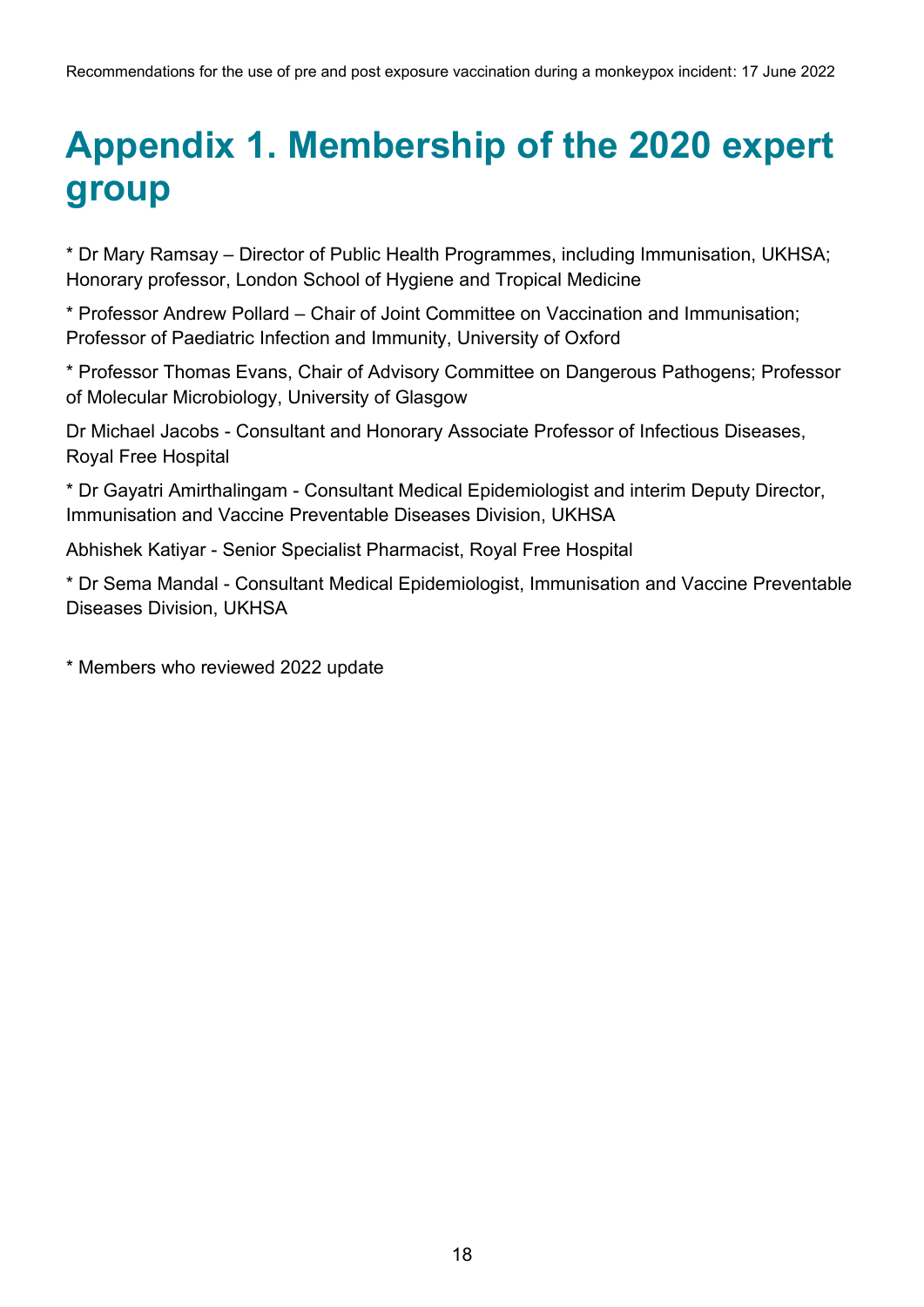### <span id="page-18-0"></span>**Appendix 2. Smallpox immunisation consent form**

| Patient's name:                                               | Date of birth (dd/mm/yy):        |
|---------------------------------------------------------------|----------------------------------|
| Patient's NHS number:                                         |                                  |
| Patient's address:                                            |                                  |
|                                                               |                                  |
| Patient's GP:                                                 |                                  |
|                                                               |                                  |
| Organisation or department administering vaccine:             |                                  |
|                                                               |                                  |
|                                                               |                                  |
|                                                               |                                  |
| Patient previously vaccinated with Imvanex® or other smallpox | Yes $\square$<br>No <sub>1</sub> |
| vaccine:                                                      |                                  |
| If yes, name of vaccine if not Imvanex®:                      | If yes, date of first dose       |
|                                                               | (dd/mm/yy):                      |
|                                                               |                                  |
|                                                               |                                  |
|                                                               |                                  |
| Organisation or department which administered first dose:     |                                  |
|                                                               |                                  |
|                                                               |                                  |
|                                                               |                                  |

[insert name of organisation] is offering Imvanex® (Modified Vaccinia Ankara - Bavarian Nordic; MVA-BN) to individuals who have recently been exposed to monkeypox virus.

Imvanex<sup>®</sup> is authorised by the European Medicines Agency for active immunisation against smallpox in adults. Although the vaccine is not licensed specifically for the prevention of monkeypox infection, it has been approved for this indication in the USA and has been used for this purpose in previous incidents in the UK. Monkeypox virus is closely related to the virus that causes smallpox, and smallpox vaccines are expected to protect people from getting monkeypox; however, the precise level and length of protection that Imvanex® provides against monkeypox is unknown. The recommended schedule for primary vaccination is 2 doses of Imvanex® given no less than 28 days apart.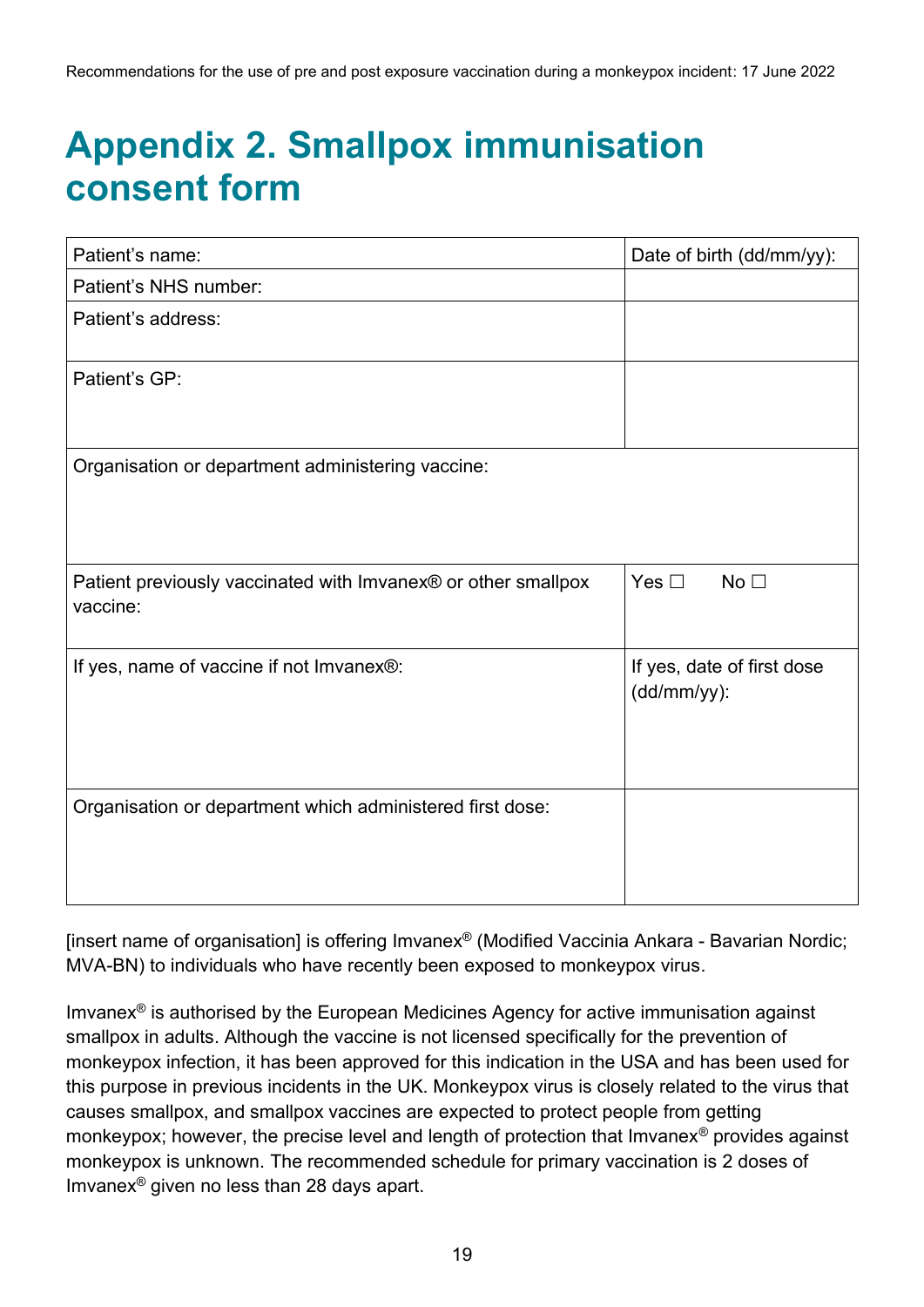It is believed that people can be infected with the monkeypox virus by 3 routes: by contact with an infected animal, by direct contact with an infected person, or by contact with material that has been contaminated by the monkeypox virus. The virus does not spread easily between humans. However, as a precautionary measure and after careful assessment, this vaccine is being offered to those individuals who may be at risk of developing monkeypox infection. It may not always be clear if someone has been exposed to monkeypox. In such situations, vaccination may be offered if contact with the virus cannot be ruled out.

A single dose of Imvanex® vaccine (injection) is being advised following a confirmed or suspected exposure to monkeypox. Although vaccination is thought to provide the greatest protection when given as soon as possible following contact, the vaccine may still be offered up to 14 days after the date of exposure.

Current stocks of Imvanex® (as of 11 May 2022) have an expiry date of September 2022.

For those at foreseeable occupational risk of monkeypox exposure, a second dose of Imvanex® is being offered at least 28 days after the first dose to complete the recommended schedule. Flu-like symptoms (refer to the separate information sheet) are a common side-effect of vaccination; however, serious side-effects are rarely observed. Any adverse reaction or illness following vaccination may require further medical assessment and if concerned, you should call your UKHSA contact point (if under follow-up) or clinic where you were vaccinated.

Please read the list of contraindications below and tell the person who is to administer the vaccine if any of these apply to you, prior to vaccination.

If you consent to the vaccination, please complete:

- a) Have you had any allergies to immunisation in the past? Yes or no
- b) Have you had any allergies to eggs or egg products (including chicken or feathers) in the past? Yes or no
- c) Do you have any serious allergies? Yes or no

If yes, please specify

d) Do you currently have a raised temperature or feel feverish? Yes or no

\_\_\_\_\_\_\_\_\_\_\_\_\_\_\_\_\_\_\_\_\_\_\_\_\_\_\_\_\_\_\_\_\_\_\_\_\_\_\_\_\_\_\_\_\_\_\_\_\_\_\_\_\_\_\_\_\_\_\_\_\_\_\_\_

- e) Do you have atopic dermatitis? Yes or no
- f) Do you have a condition or are you receiving treatment that weakens the immune system? Yes or no
- g) Are you pregnant? Yes or no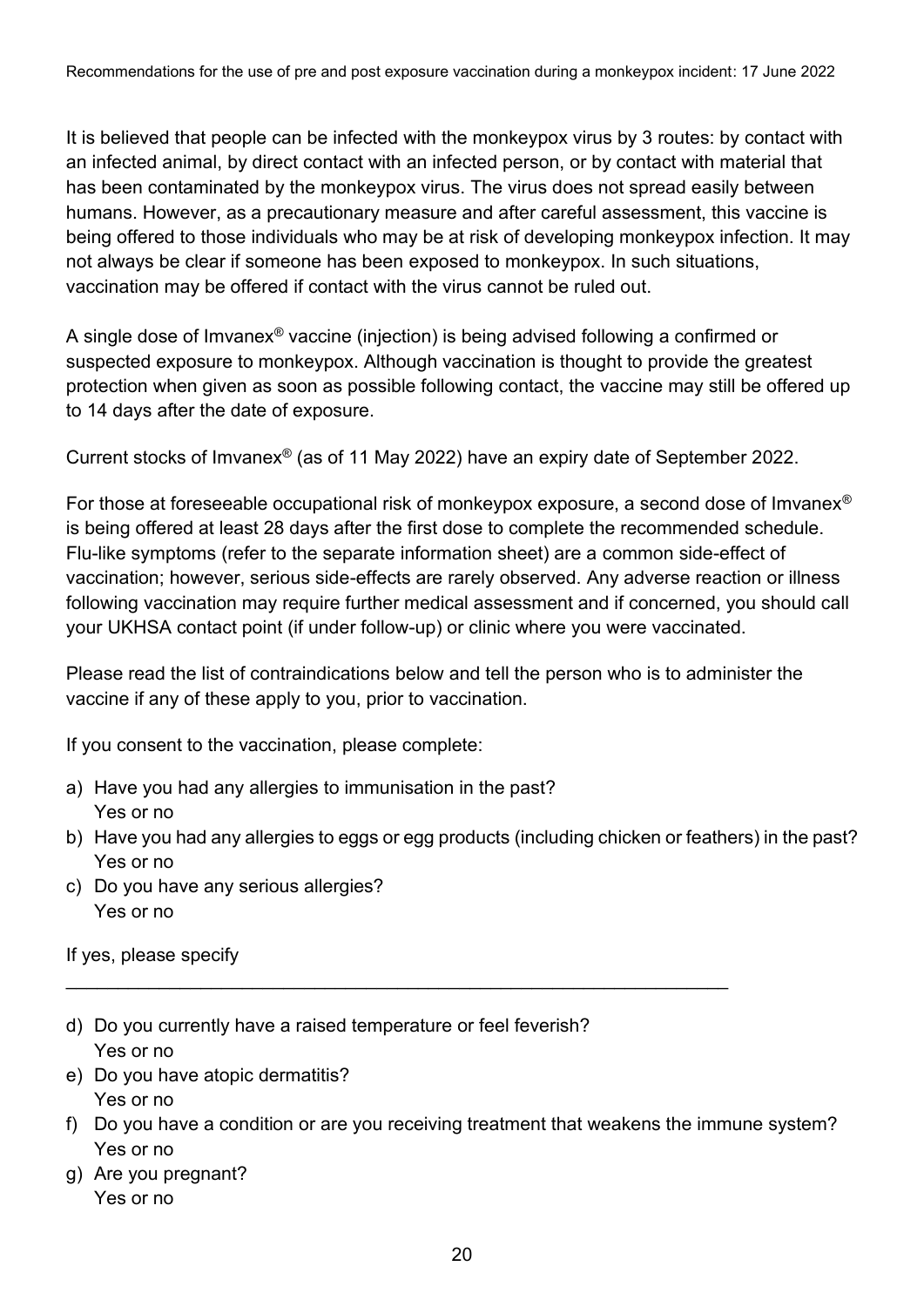If you have answered yes to any of the above, please show this to the health professional before receiving the vaccine.

I have had the opportunity to read the information provided in this consent form and the information provided in the separate patient information leaflet. I consent to be immunised with Imvanex<sup>®</sup> vaccine by [insert name of NHS organisation]

Patient's name:

Patient's signature: The state of the state of the state of the state of the state of the state of the state of the state of the state of the state of the state of the state of the state of the state of the state of the st

Date (dd/mm/yy):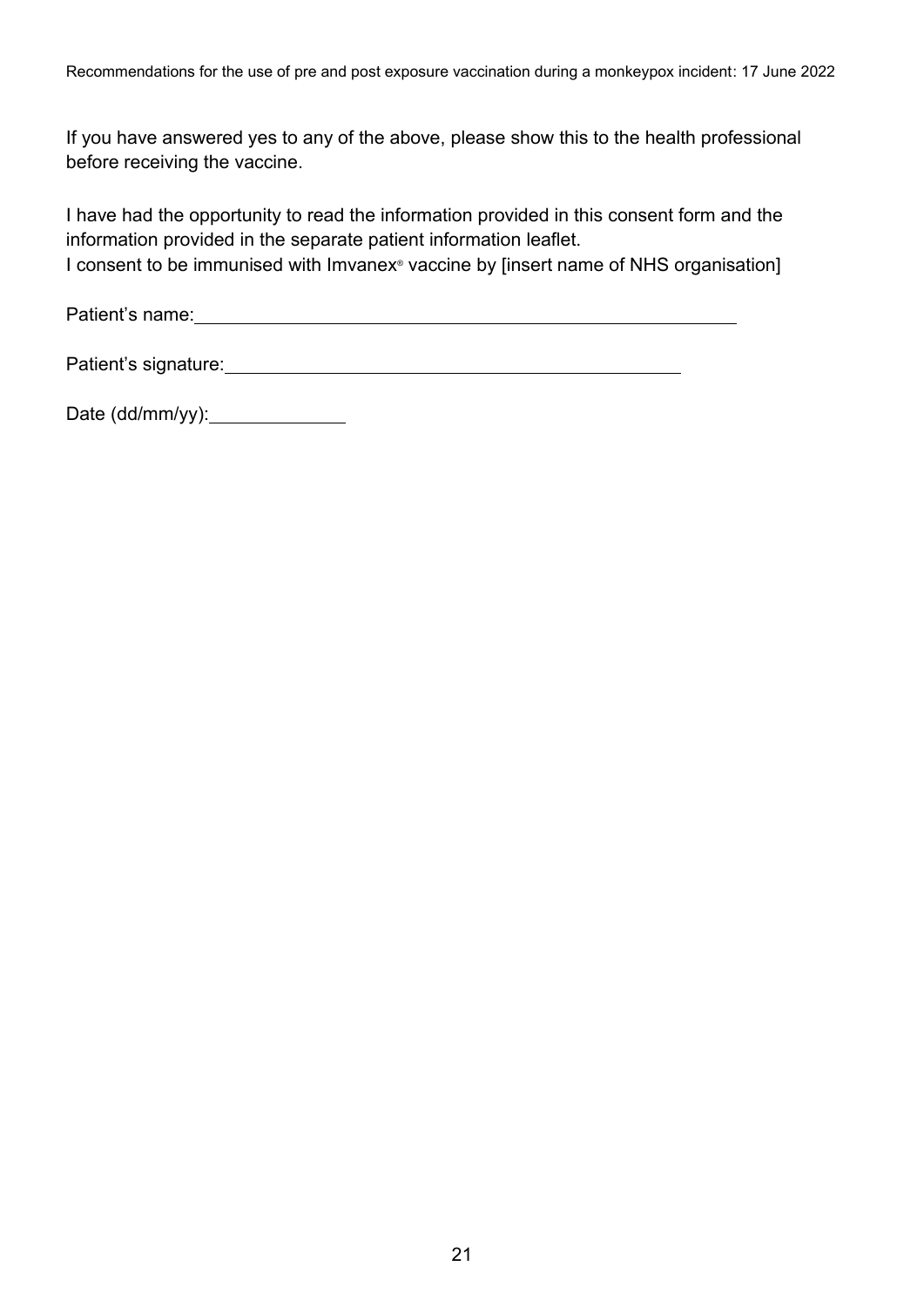### <span id="page-21-0"></span>**Appendix 3. Smallpox immunisation consent and record form for individuals under 16 years of age**

| Patient's name:                                                                         | Date of birth: |  |  |  |
|-----------------------------------------------------------------------------------------|----------------|--|--|--|
| Patient's NHS number:                                                                   |                |  |  |  |
| Patient's address:                                                                      |                |  |  |  |
| Patient's GP:                                                                           |                |  |  |  |
|                                                                                         |                |  |  |  |
| Organisation or department administering vaccine:                                       |                |  |  |  |
|                                                                                         |                |  |  |  |
|                                                                                         |                |  |  |  |
| If you are not the person receiving the vaccine, please tick your relationship to them: |                |  |  |  |
| Mother                                                                                  |                |  |  |  |
| Father                                                                                  |                |  |  |  |
| Legal guardian                                                                          |                |  |  |  |
| Other (state relationship):                                                             |                |  |  |  |

[Insert name of organisation] is offering Imvanex<sup>®</sup> (Modified Vaccinia Ankara - Bavarian Nordic; MVA-BN) to individuals who have recently been exposed to monkeypox virus.

Imvanex<sup>®</sup> is authorised by the European Medicines Agency for active immunisation against smallpox in adults. Although the vaccine is not licensed specifically for the prevention of monkeypox infection, it has been approved for this indication in the USA and has been used for this purpose in previous incidents in the UK. Monkeypox virus is closely related to the virus that causes smallpox, and smallpox vaccines are expected to protect people from getting monkeypox; however, the precise level and length of protection that Imvanex<sup>®</sup> provides against monkeypox is unknown. The recommended schedule for primary vaccination is 2 doses of Imvanex® given no less than 28 days after the first dose.

It is believed that people can be infected with the monkeypox virus by 3 routes: by contact with an infected animal, by direct contact with an infected person, or by contact with material that has been contaminated by the monkeypox virus. The virus does not spread easily between humans. However, as a precautionary measure and after careful assessment, this vaccine is being offered to those individuals who may be at risk of developing monkeypox infection. It may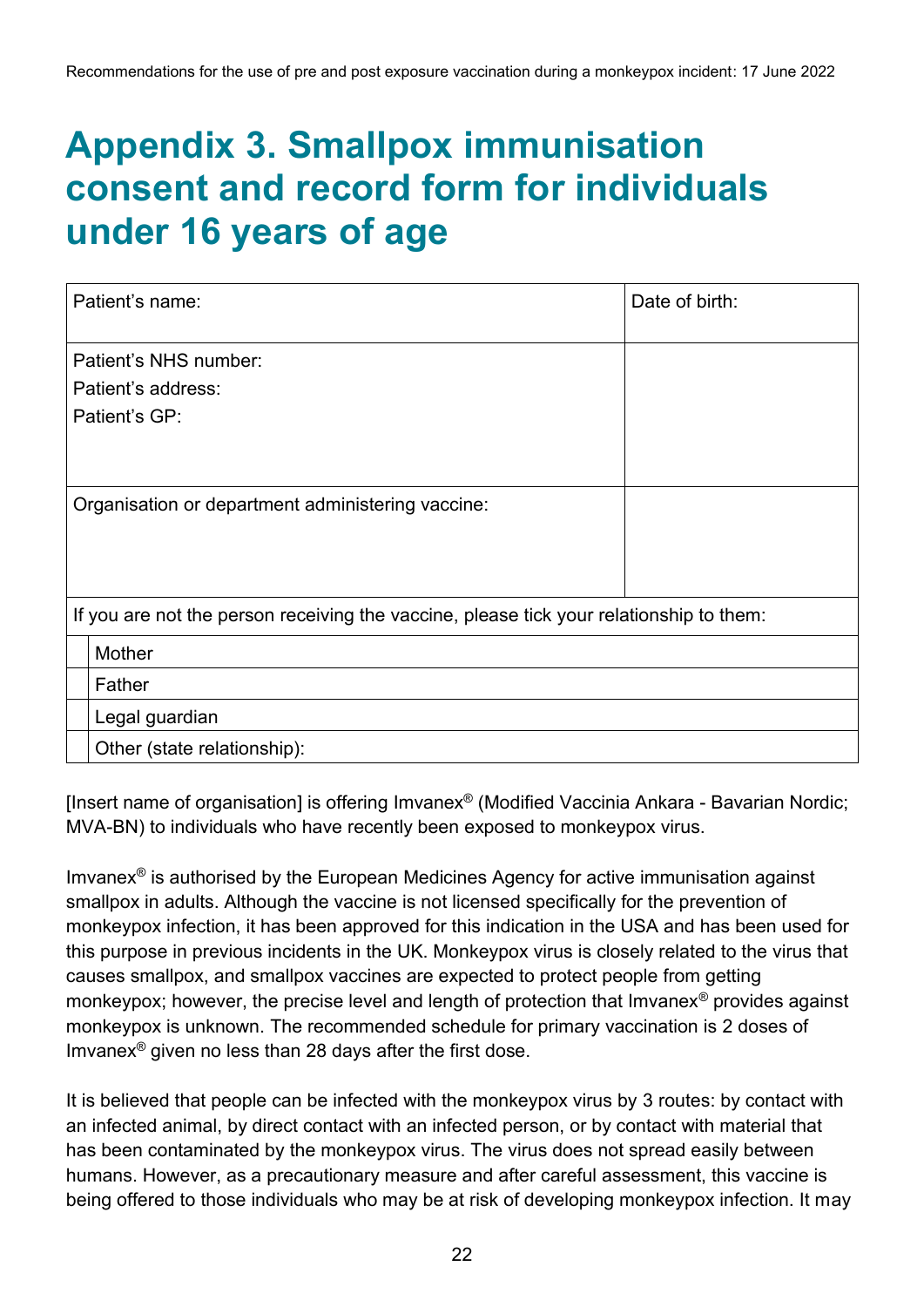not always be clear if someone has been exposed to monkeypox; in such situations, vaccination may be offered if contact with the virus cannot be ruled out.

A single dose of Imvanex® vaccine (injection) is being advised following a confirmed or suspected exposure to monkeypox. Although vaccination is thought to provide the greatest protection when given as soon as possible following contact, the vaccine may still be offered up to 14 days after the date of exposure.

Current stocks of Imvanex® (as of 11 May 2022) have an expiry date of September 2022.

For those at foreseeable occupational risk of monkeypox exposure, a second dose of Imvanex® is being offered at least 28 days after the first dose to complete the recommended schedule. Flu-like symptoms (refer to the separate information sheet) are a common side-effect of vaccination; however, serious side-effects are rarely observed. Any adverse reaction or illness following vaccination may require further medical assessment and, if concerned, you should call your UKHSA contact point (if under follow-up) or clinic where you were vaccinated. Please read the list of contraindications below and tell the person who is to administer the vaccine if any of these apply to your child, prior to vaccination.

If you consent to the vaccination, please complete:

- a) Has your child had any allergies to immunisation in the past? Yes or no
- b) Has your child had any allergies to eggs or egg products (including chicken or feathers) in the past?

Yes or no

c) Does your child have any serious allergies? Yes or no

If yes, please specify **Example 3** 

- d) Does your child currently have a raised temperature or feel feverish? Yes or no
- e) Does your child have atopic dermatitis? Yes or no
- f) Does your child have a condition or are you receiving treatment that weakens the immune system?

Yes or no

g) Is the person receiving the vaccine pregnant? Yes or no

If you have answered yes to any of the above, please show this to the health professional before receiving the vaccine.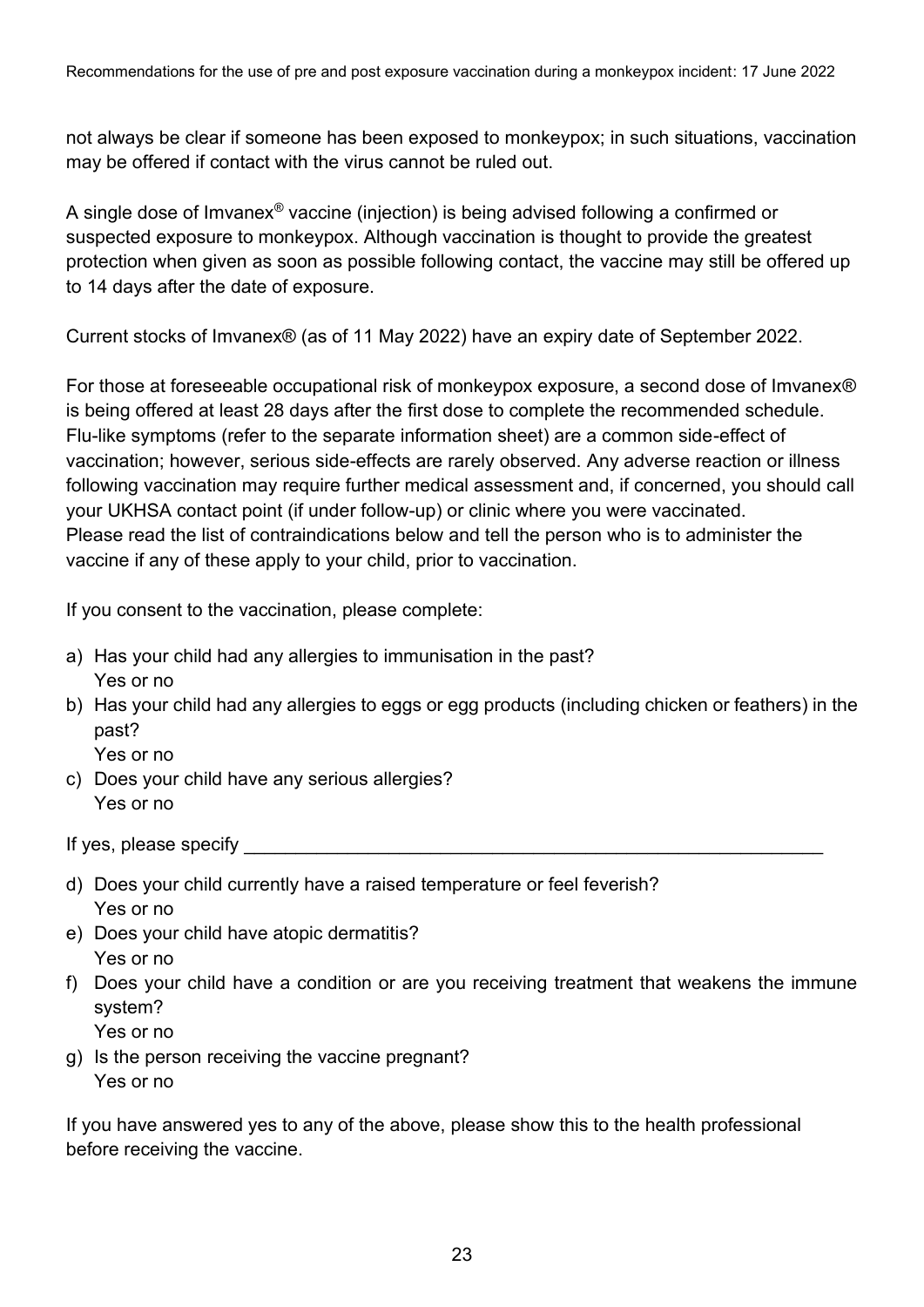I have had the opportunity to read the information provided in this consent form and the information provided in the separate patient information leaflet.

I consent to be immunised with Imvanex® vaccine by [Insert name of NHS organisation]

| Patient's name:      |  |
|----------------------|--|
| Patient's signature: |  |
| Date $(dd/mm/yy)$ :  |  |

I have had the opportunity to read the information provided in this consent form and the information provided in the separate information leaflet.

I consent for the child named above to be immunised with Imvanex vaccine by [Insert name of NHS organisation]

Parent or guardian's name:  $\sqrt{2\pi}$  and  $\sqrt{2\pi}$  and  $\sqrt{2\pi}$  and  $\sqrt{2\pi}$  and  $\sqrt{2\pi}$  and  $\sqrt{2\pi}$  and  $\sqrt{2\pi}$  and  $\sqrt{2\pi}$  and  $\sqrt{2\pi}$  and  $\sqrt{2\pi}$  and  $\sqrt{2\pi}$  and  $\sqrt{2\pi}$  and  $\sqrt{2\pi}$  and  $\sqrt{2\pi}$  and

\_\_\_\_\_\_\_\_\_\_\_\_\_\_\_\_\_\_\_\_\_\_\_\_\_\_\_\_\_\_\_\_\_\_\_\_\_\_\_\_\_\_\_\_\_\_\_\_\_\_\_\_\_

Parent or guardian's signature:

Date (dd/mm/yy):

| Date: | Type: | Maker:             | Batch No. | Expiry: Site: |          |     | Dose:   Route:   Given by: |
|-------|-------|--------------------|-----------|---------------|----------|-----|----------------------------|
|       |       | Bavarian<br>Nordic |           |               | $0.5$ ml | S/C |                            |

Vaccinator name [please print]: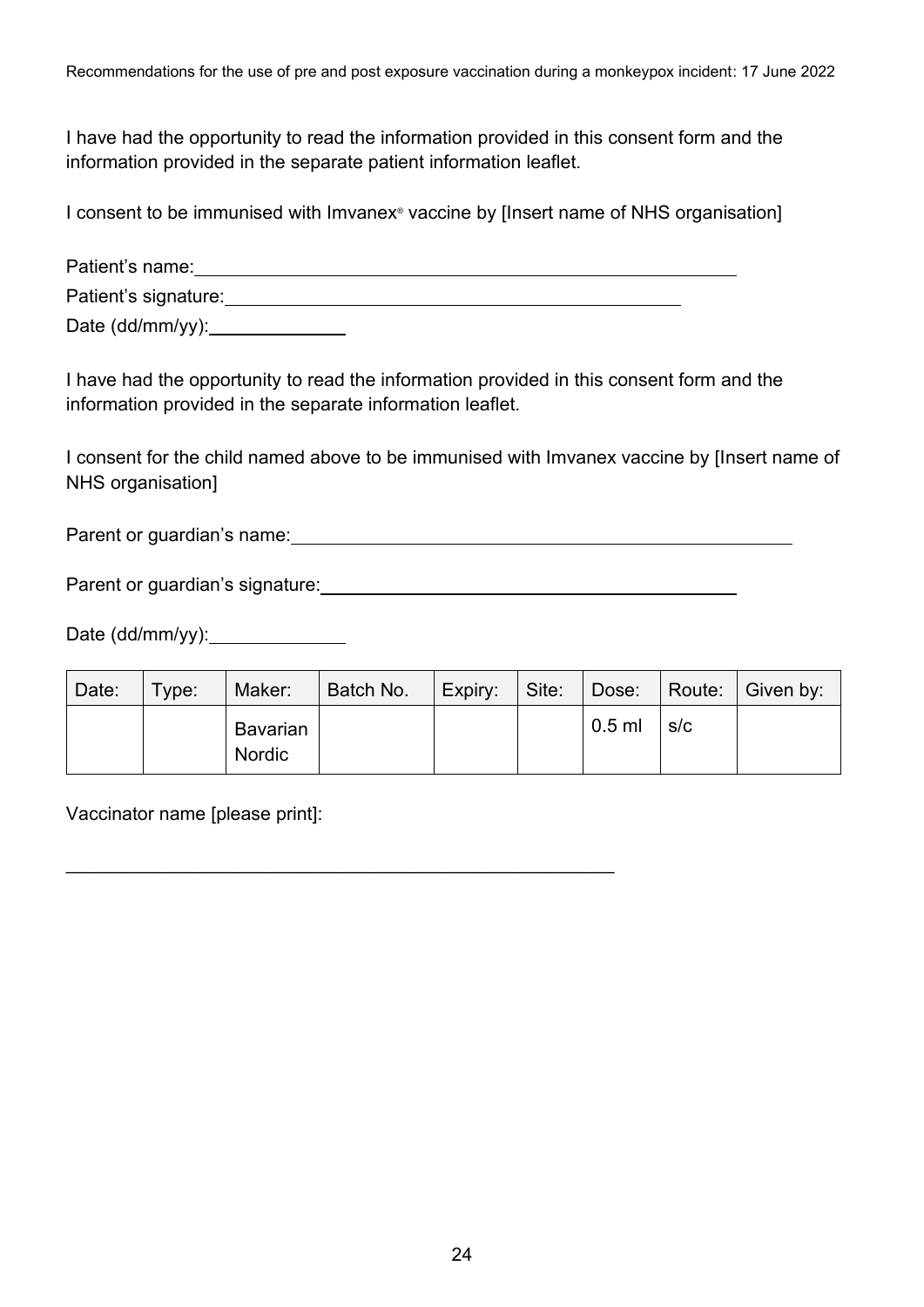### <span id="page-24-0"></span>**Appendix 4. Imvanex vaccination: patient information leaflet**

### IMVANEX suspension for injection

Smallpox vaccine (Live Modified Vaccinia Virus Ankara)

Read all of this leaflet carefully before you receive this vaccine because it contains important information for you. Keep this leaflet. You may need to read it again. If you have any further questions, ask your doctor or nurse.

If you get any side effects, talk to your doctor or nurse. This includes any possible side effects not listed in this leaflet. See [section 4.](#page-10-1)

### What is in this leaflet

- 1. What IMVANEX is and what it is used for
- 2. Considerations for the use of IMVANEX for post exposure in children
- 3. What you need to know before you receive IMVANEX
- 4. How IMVANEX is given
- 5. Possible side effects

#### What IMVANEX is and what it is used for

MVA-BN (Imvanex) is a modified vaccinia Ankara vaccine, manufactured by Bavarian Nordic. It was initially developed to use for the prevention of smallpox. When a person is given the vaccine, the immune system (the body's natural defence system) will produce its own protection in the form of antibodies against the smallpox virus. IMVANEX does not contain smallpox virus and cannot spread or cause smallpox.

As monkeypox is cause by a virus similar to the one that causes smallpox, vaccines designed for smallpox are considered effective in preventing or reducing the severity of the monkeypox. Whilst this vaccine is not currently licensed for specific use against monkeypox in Europe, in September 2019, the vaccine received approval for use in the prevention of monkeypox from the US Food and Drug Administration. As this medicine (Imvanex) has been authorised by the European Medicines Agency for use as pre- and post-exposure prophylaxis for smallpox, the vaccine has been manufactured to a high standard and has undergone independent batch testing before release. the UK Health Security Agency (UKHSA) and the Joint Committee on Vaccination and Immunisation (JCVI) recommends its use in response to cases of monkeypox.

UKHSA recommends that Imvanex is offered to: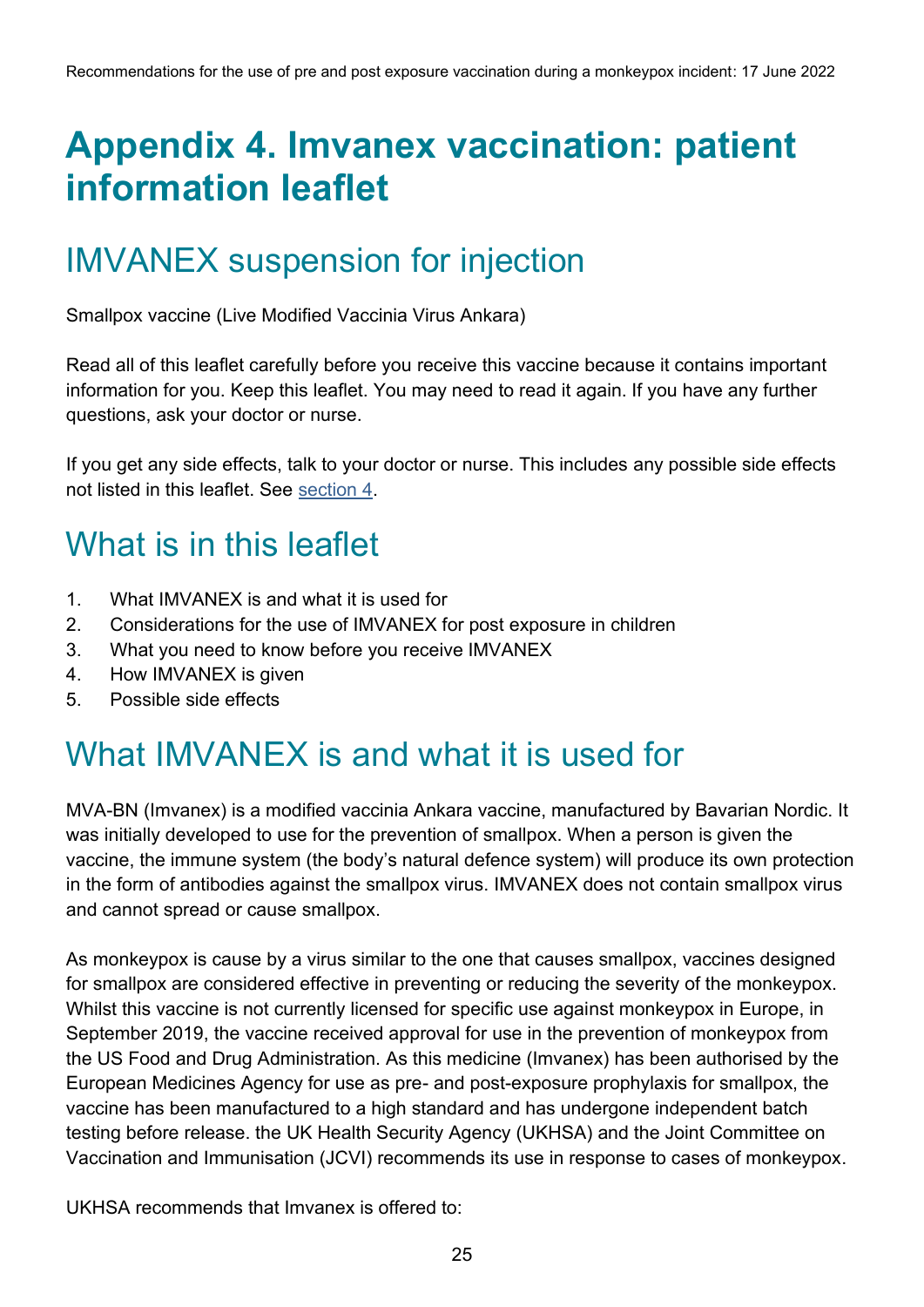- 1. Persons who already have had a significant contact with a patient with confirmed monkeypox (post exposure). Post exposure vaccination with a single dose of vaccine should be offered as soon as possible after a significant contact to maximise the benefit from the vaccine.
- 2. Healthcare workers who are currently caring for and who are due to start caring for a patient with confirmed monkeypox (pre exposure). A single dose of vaccine should be offered as soon as possible to provide some immediate benefit, and should offer some longer term protection if the patient remains in care. A second dose after 4 weeks will be offered if the healthcare worker is at continued risk.

Although there is good evidence that a full course of vaccine should protect against monkeypox, the level and duration of protection from a single dose given after or around the time of exposure to the infection is less clear. The vaccine is offered because it has a good safety profile and may help to modify or reduce the symptoms of disease if given within 2 weeks of exposure.

#### Can you use IMVANEX for post exposure in children

When deciding whether it is appropriate to use smallpox vaccination to reduce the risk of a child developing monkeypox after exposure, it is important to consider both the risk of catching the disease and the risk of a child getting severe monkeypox.

The risk of catching the disease will depend on the level of physical contact with the case, or (if not touching) the closeness and duration of time spent near the case or in the rooms where a case has been.

The severity of disease appears to depend on which part of Africa the monkeypox virus originates from. The overall risk of dying is more than one in 9 for those who were identified as having caught monkeypox in Central Africa, compared to around one in 25 for those in West Africa. The true risk of dying if you catch monkeypox is probably much lower than has been reported because many milder cases are not diagnosed.

In children there is less data available. However, a large study of over 100 adult and child cases in Nigeria found that those who died were mostly adults, and/or were those who were HIVpositive, had a secondary skin infection or were very young (under 1 year old). This suggest that the risk to older children is low. However, there is also some evidence from Central Africa that children of all ages are at higher risk of more severe disease and death than adults when infected with monkeypox. Therefore, we cannot be very certain about the risk to children and we must assume the risk of severe disease is at least as high as in adults.

The vaccine has been not been used widely in children but vaccine based on the same virus have been used in large studies in babies and seem to work very well and have an acceptable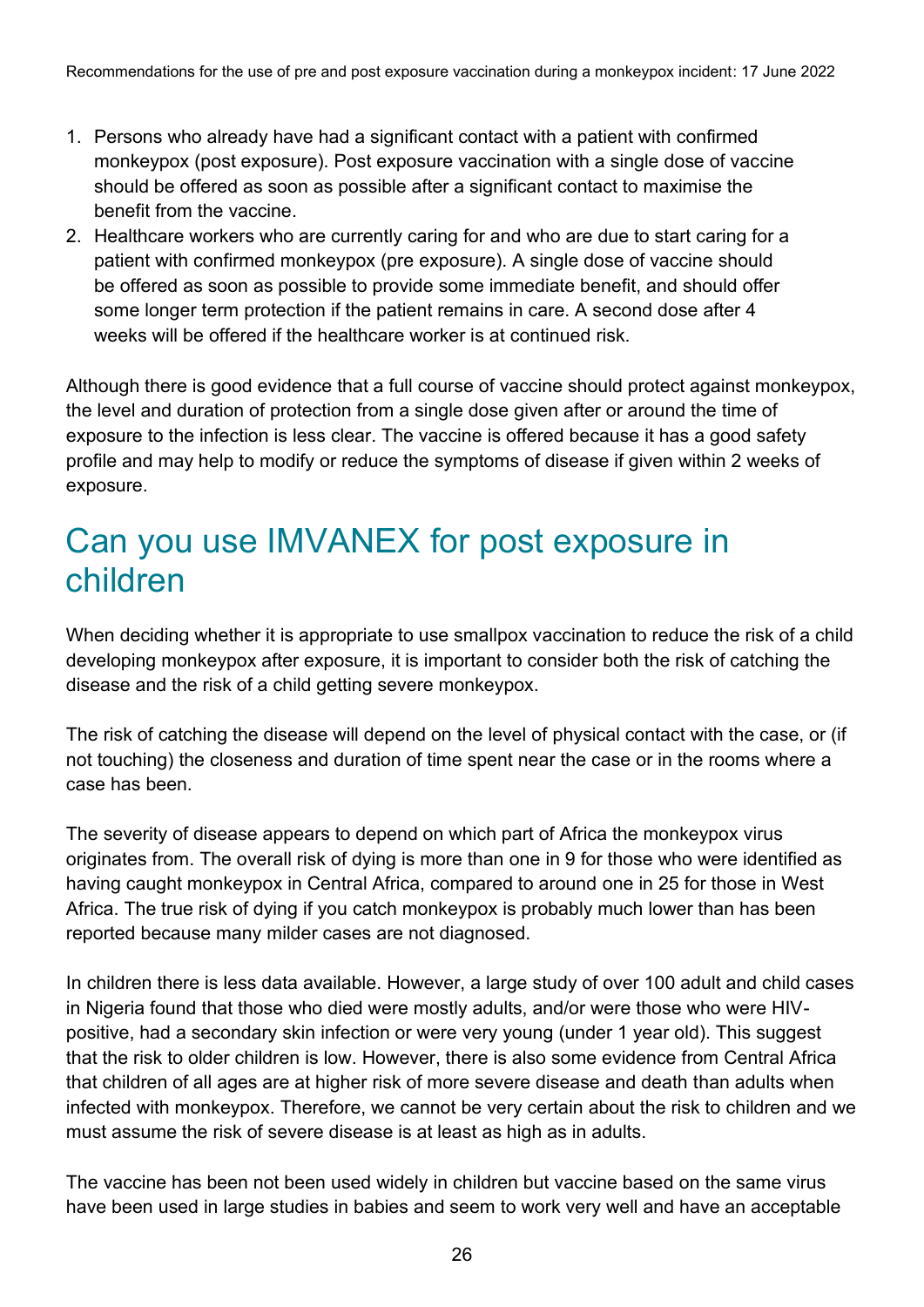safety record. The vaccine has been given safely to children, including at least one infant, in the UK after previous cases.

#### What you need to know before you receive IMVANEX

#### **You must not receive IMVANEX:**

If you have previously had a sudden life-threatening allergic reaction to any ingredient of Imvanex (these are listed in [section 6\)](#page-11-2) including those present in the vaccine in very small amounts (or chicken protein, benzonase or gentamicin).

#### Warnings and precautions

If you are ill with a high temperature you will need to be assessed by your doctor to determine if you may be displaying early signs of monkeypox. If it is assessed that your illness is not related to monkeypox, you may still be offered the vaccine. The presence of a minor infection, such as a cold, should not require postponement of the vaccination, but talk to your doctor or nurse first.

You can be given this vaccine whether or not you have received smallpox vaccination in the past. Tell your doctor or nurse before you receive IMVANEX:

- if you have atopic dermatitis (see [section 4\)](#page-10-1)
- if you have HIV infection or any other condition or treatment leading to a weakened immune system

IMVANEX may not fully protect all people who are vaccinated.

### Pregnancy and breast-feeding

If you are pregnant or breast feeding, think you may be pregnant or are planning to have a baby, talk to your doctor. The virus in the vaccine does not grow well in the human body and so cannot spread to an unborn child or through breast milk. Although the vaccine is not routinely recommended in pregnancy, your doctor will discuss with you about the benefits in terms of preventing monkeypox which is likely to outweigh the any theoretical risks of giving you this vaccine.

#### Other medicines or vaccines and IMVANEX

Tell your doctor or nurse if you are taking or have recently taken any other medicines or if you have recently received any other vaccine.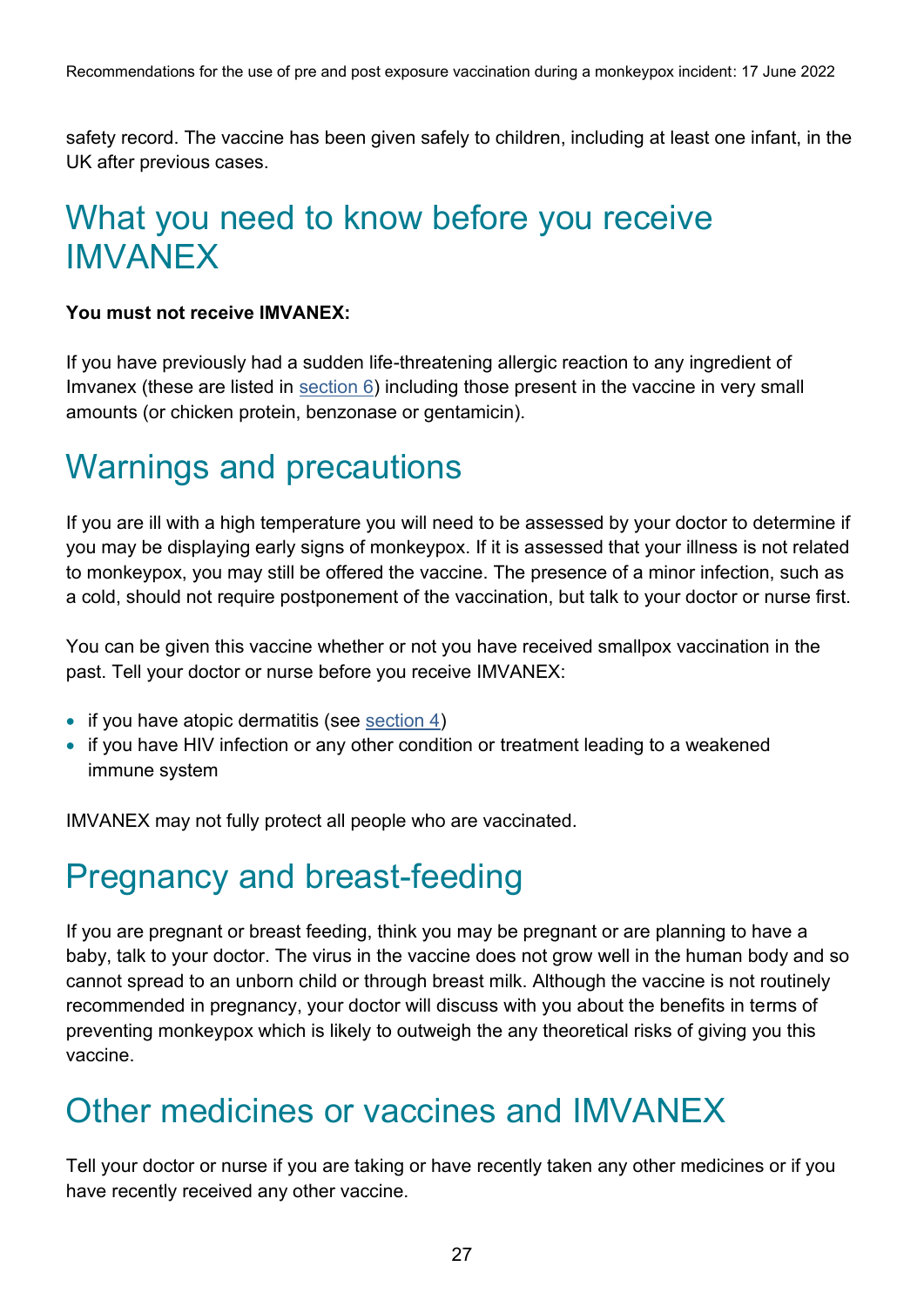### Driving and using machines

There is no information on the effect of IMVANEX on your ability to drive or use machines. However, it is possible that if you experience any of the side effects listed in [section 4,](#page-10-1) then some of these may affect your ability to drive or use machines (for example dizziness).

### IMVANEX and sodium

This medicinal product contains less than 1mmol sodium (23 mg) per dose and is therefore essentially 'sodium-free'.

### How IMVANEX is given

The vaccine will be injected under the skin, preferably into the upper arm, by your doctor or a nurse.

### Side effects of IMVANEX

Like all medicines, this vaccine can cause side effects, although not everybody gets them.

Very common (may affect more than one in 10 people):

- headache
- aching muscles
- feeling sick
- tiredness
- pain, redness, swelling, hardness or itching at the injection site

Common (may affect up to one in 10 people):

- chills
- fever
- joint pain, pain in extremities
- loss of appetite
- discolouration, lump or bruising at the injection site

Uncommon (may affect up to one in 100 people):

- nose and throat infection, upper respiratory tract infection
- swollen lymph nodes
- abnormal sleep
- dizziness, abnormal skin sensations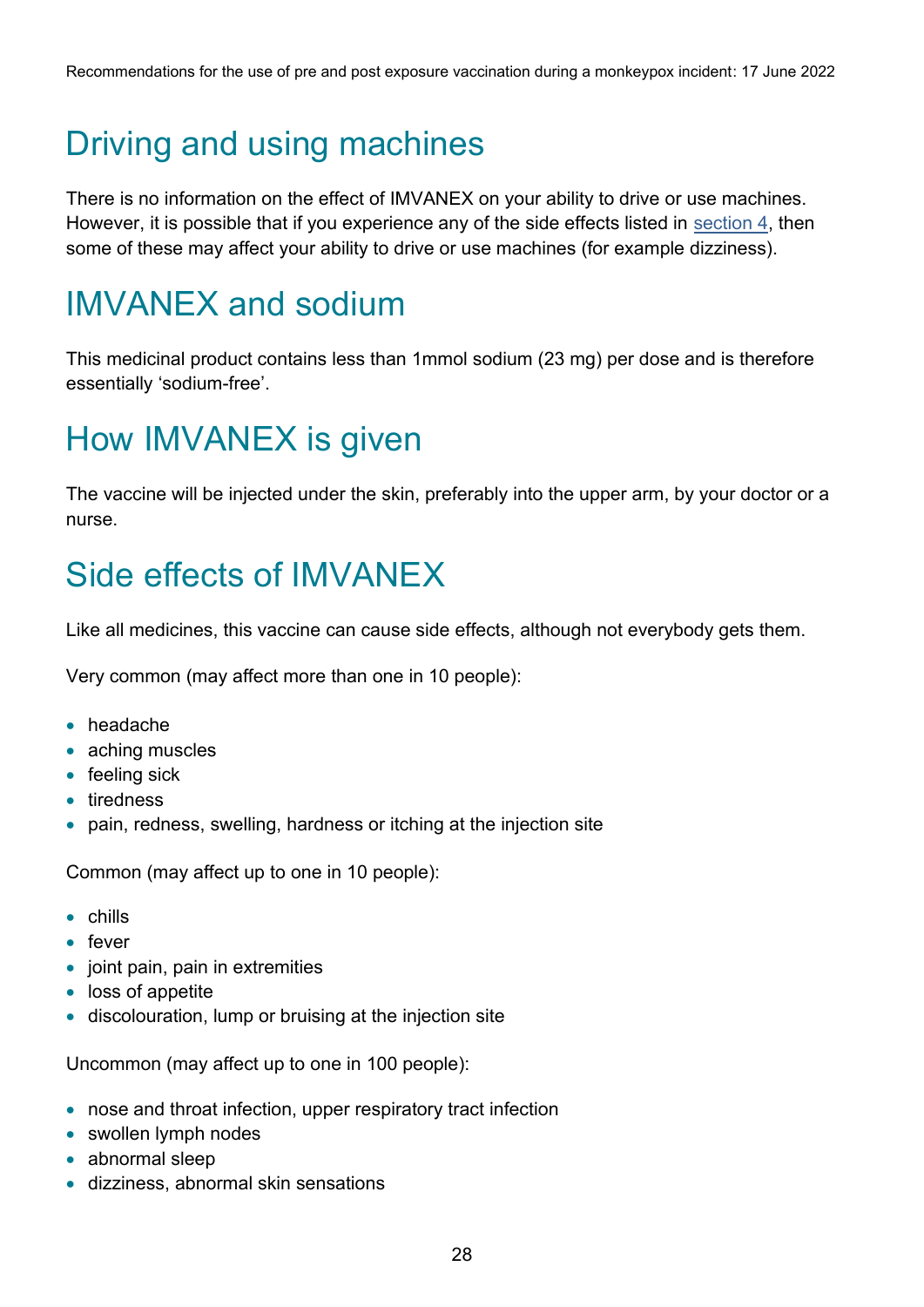- muscle stiffness, back pain, neck pain
- sore throat, runny nose, cough
- diarrhoea, vomiting, abdominal pain, dry mouth
- rash, itch, skin inflammation, skin discolouration
- warmth, bleeding, irritation, scaling, inflammation, abnormal skin sensation, reaction
- underarm swelling, flushing, chest pain, pain in the armpit
- bruising

Rare (may affect up to one in 1,000 people):

- sinus infection
- pink eye
- hives (nettle rash)
- skin bruising
- sweating
- night sweats
- lump in skin
- muscle cramps
- muscle pain
- muscle weakness
- swelling of the ankles, feet or fingers
- swelling of the face, mouth and throat
- faster heart beat
- spinning sensation (vertigo)
- migraine
- nerve disorder causing weakness, tingling or numbness, drowsiness
- rash, numbness, dryness, movement impairment, blisters at injection site
- weakness
- feeling unwell
- influenza-like illness

### Other side effects

If you already have atopic dermatitis, you may experience more intense local skin reactions (such as redness, swelling and itching) and other general symptoms (such as headache, muscle pain, feeling sick or tired), as well as a flare-up or worsening of your skin condition. The most common side effects reported were at the site of injection. Most of them were mild to moderate in nature and resolved without any treatment within 7 days.

If you get any of the following side effects, tell your designated medical contact point.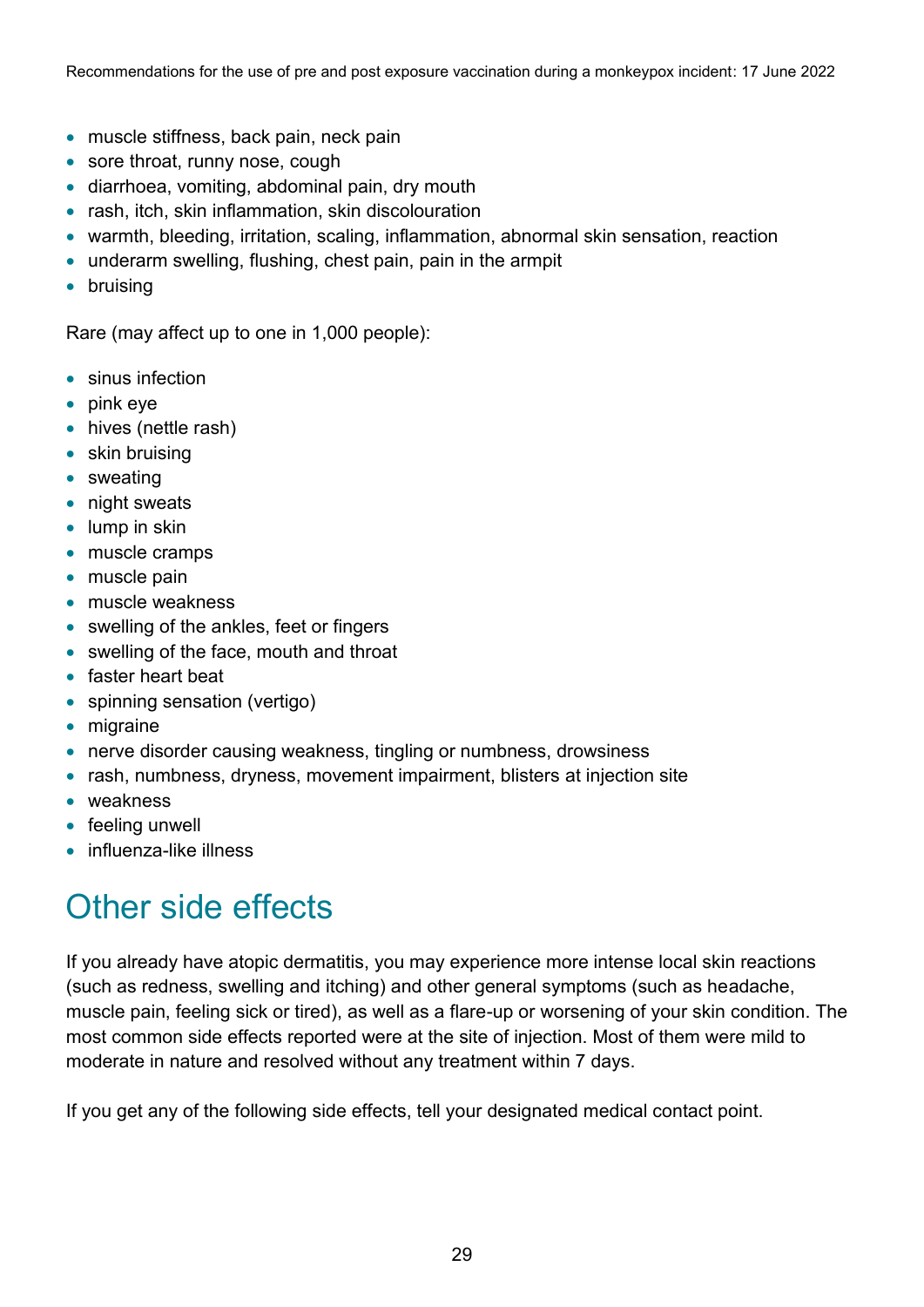### Serious side effects

Contact a doctor immediately, or go immediately to the emergency department of your nearest hospital if you experience any of the following symptoms:

- difficulty in breathing
- dizziness
- swelling of the face and neck

These symptoms may be a sign of a serious allergic reaction.

### Reporting of side effects

If you get any side effects, talk to your doctor, pharmacist or nurse. This includes any possible side effects not listed in this leaflet. You can also report side effects directly via the [Yellow Card](https://yellowcard.mhra.gov.uk/)  [Scheme](https://yellowcard.mhra.gov.uk/) or search for MHRA Yellow Card in the Google Play or Apple App Store. By reporting side effects you can help provide more information on the safety of this vaccine.

### What IMVANEX contains

One dose (0.5 ml) contains modified Vaccinia Ankara – Bavarian Nordic Live virus, in chickembryo cells.

Other ingredients are: trometamol, sodium chloride, and water for injections. It also contains residues of gentamicin and benzonase.

This leaflet was revised by UKHSA on 8 May 2022. Detailed information on this medicine is available on the [European Medicines Agency website.](https://www.ema.europa.eu/en/)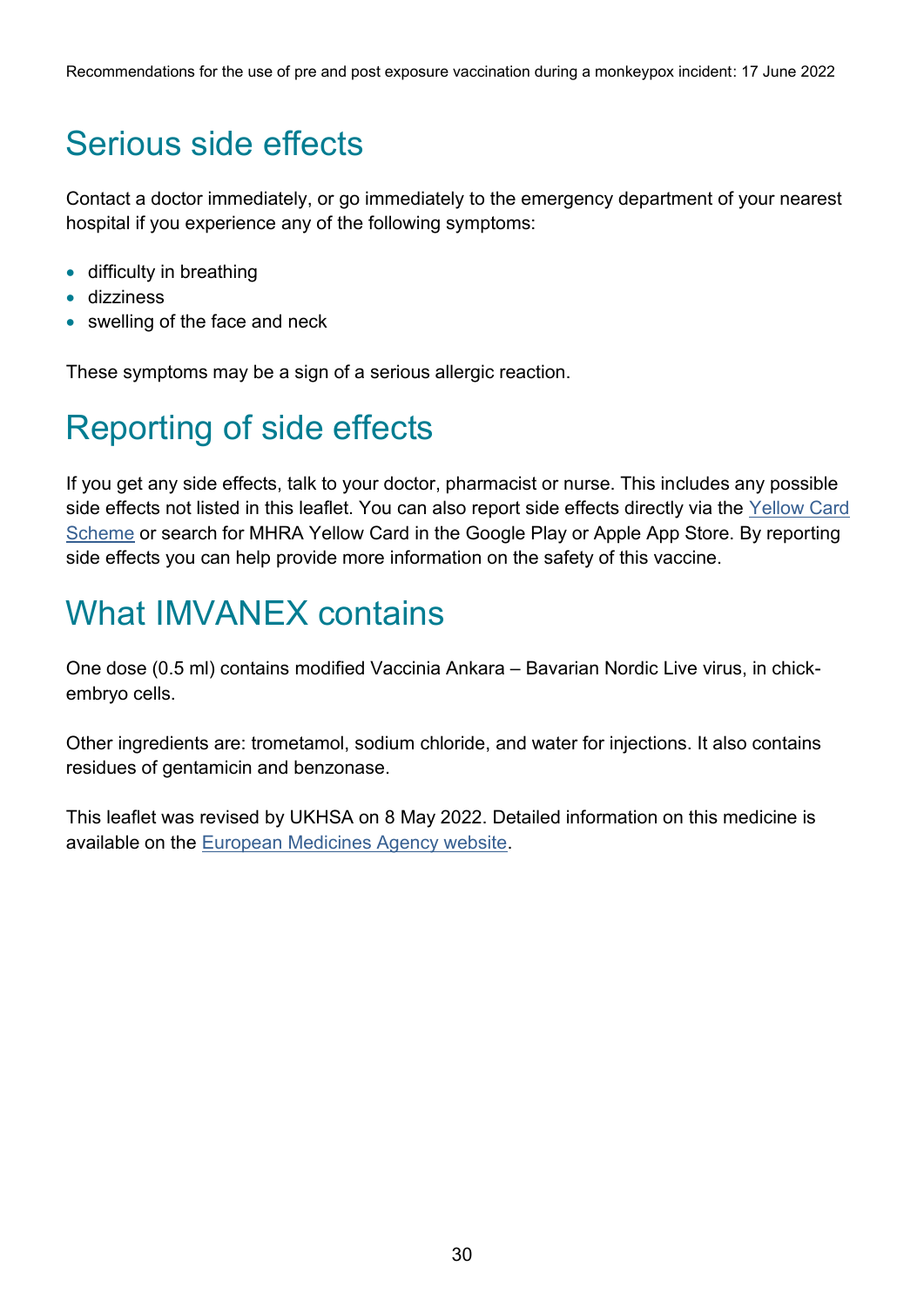### <span id="page-30-0"></span>**Appendix 5. Smallpox immunisation record form**

Imvanex (Modified Vaccinia Ankara - Bavarian Nordic; MVA-BN)

| Patient's name:                                           | Date of birth:                   |
|-----------------------------------------------------------|----------------------------------|
| Patient's NHS number:                                     |                                  |
| Patients address:                                         |                                  |
| Patient's GP:                                             |                                  |
| Organisation or department administering vaccine:         |                                  |
| Patient previously vaccinated with a smallpox vaccine:    | No <sub>1</sub><br>Yes $\square$ |
| If yes, name of vaccine if not Imvanex <sup>®</sup> :     | If yes, date of first dose:      |
| Organisation or department which administered first dose: |                                  |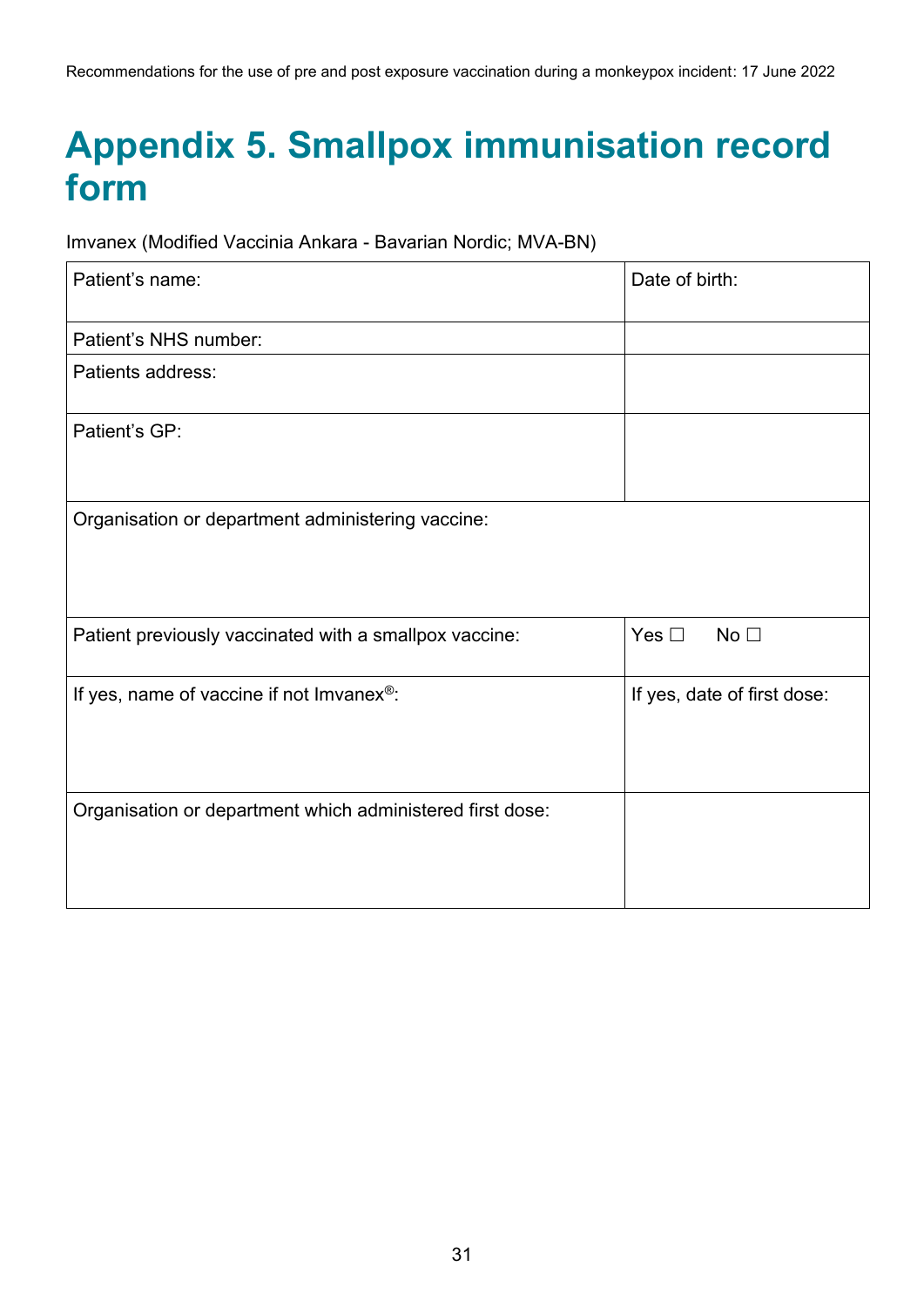Recommendations for the use of pre and post exposure vaccination during a monkeypox incident: 17 June 2022

| Patient consent (see accompanying form)                                     |       |                                  |           |         |       |          |        |           |
|-----------------------------------------------------------------------------|-------|----------------------------------|-----------|---------|-------|----------|--------|-----------|
| Consent form signed by patient: (please tick)<br>Yes $\Box$<br>No $\square$ |       |                                  |           |         |       |          |        |           |
| Date:                                                                       |       |                                  |           |         |       |          |        |           |
| Date:                                                                       | Type: | Maker:                           | Batch No. | Expiry: | Site: | Dose:    | Route: | Given by: |
|                                                                             |       | <b>Bavarian</b><br><b>Nordic</b> |           |         |       | $0.5$ ml | s/c    |           |

Vaccinator name (please print):

As with any vaccine, adverse events may be observed in some individuals following Imvanex<sup>®</sup> vaccination. Imvanex® is a 'black triangle' medicinal product and the clinical organisation administering Imvanex® vaccine should assess and report clinical signs and symptoms that are reported following vaccination and which may represent vaccine-associated adverse events; this includes submitting a report via the MHRA Yellow Card Scheme, when indicated.

\_\_\_\_\_\_\_\_\_\_\_\_\_\_\_\_\_\_\_\_\_\_\_\_\_\_\_\_\_\_\_\_\_\_\_\_\_\_\_\_\_\_\_\_\_\_\_\_\_\_\_\_\_